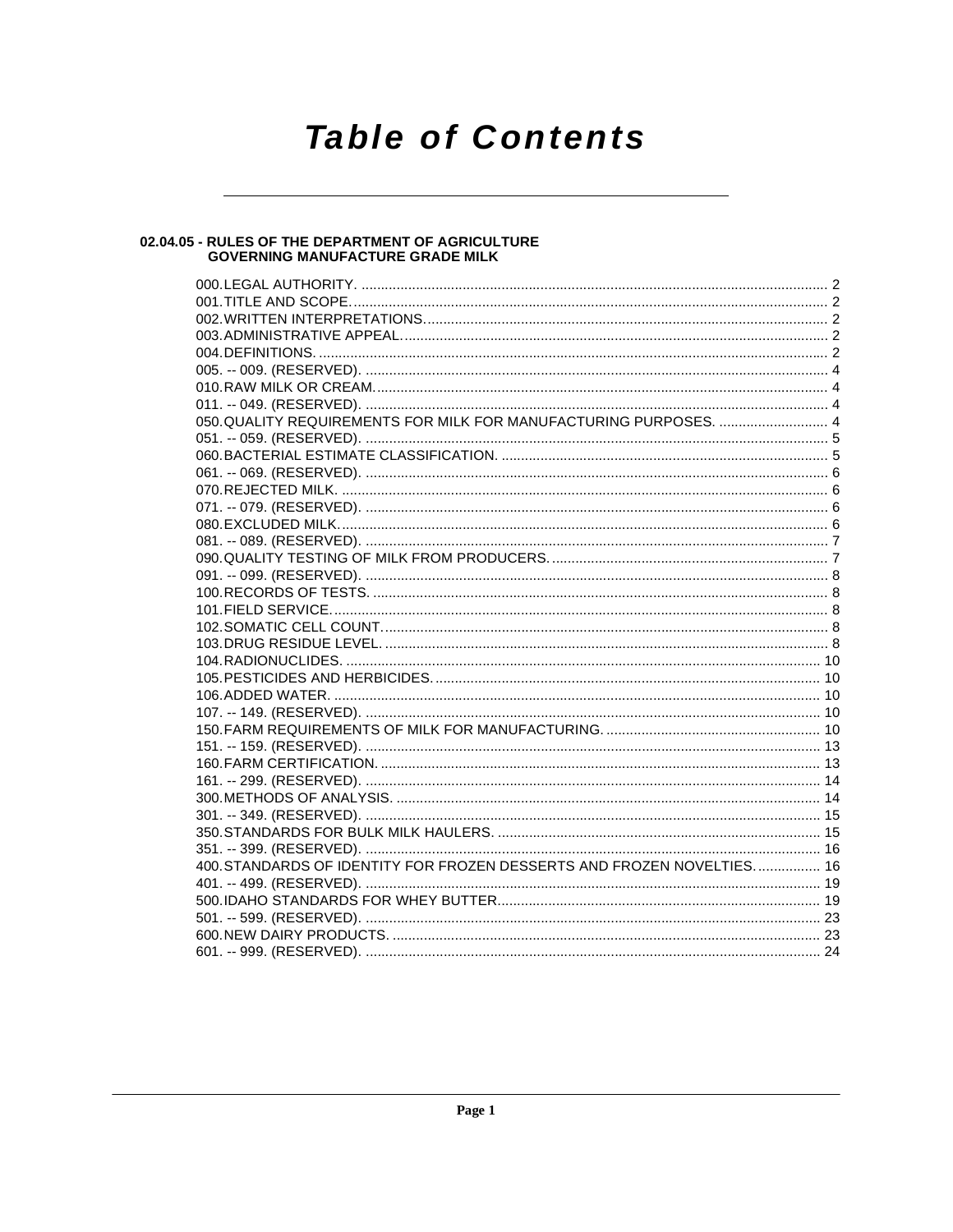#### **IDAPA 02 TITLE 04 Chapter 05**

#### **02.04.05 - RULES OF THE DEPARTMENT OF AGRICULTURE GOVERNING MANUFACTURE GRADE MILK**

#### <span id="page-1-1"></span><span id="page-1-0"></span>**000. LEGAL AUTHORITY.**

This chapter is adopted under the legal authority of Title 37, Chapter 4, Idaho Code. (4-8-94)

#### <span id="page-1-2"></span>**001. TITLE AND SCOPE.**

The title of this chapter is "Rules of the Department of Agriculture Governing Manufacture Grade Milk". This chapter has the following scope: These rules shall govern requirements for milk for manufacturing purposes and it's production and processing. The official citation of this chapter is IDAPA 02.04.05.000 et. seq. For example, this Section's citation is IDAPA 02.04.05.001. (4-8-94)

#### <span id="page-1-3"></span>**002. WRITTEN INTERPRETATIONS.**

There are no written interpretations of these rules. (4-8-94)

#### <span id="page-1-4"></span>**003. ADMINISTRATIVE APPEAL.**

There is no provision for administrative appeals before the Department of Agriculture under this chapter. (4-8-94)

#### <span id="page-1-8"></span><span id="page-1-5"></span>**004. DEFINITIONS.**

The following definitions shall apply in the interpretation and enforcement of this chapter: (4-8-94)

<span id="page-1-15"></span>**01. Regulatory Agency**. Department of Agriculture is authorized by law to administer these rules.

(4-8-94)

<span id="page-1-12"></span><span id="page-1-10"></span><span id="page-1-9"></span>**02.** License. A license issued under this section by the Department of Agriculture. (4-8-94)

**03. Fieldman**. A person qualified and trained in the sanitary methods of production and handling of milk as set forth herein, and generally employed by a processing or manufacturing plant for the purpose of making dairy farm surveys and doing quality control work. (4-8-94)

**04. Fieldman, Approved**. A fieldman qualified, trained, and approved by the Department of Agriculture to perform farm inspections and raw milk grading. (4-8-94)

<span id="page-1-11"></span>**05.** Inspector. A qualified, trained person employed by the Department of Agriculture to perform dairy farm or plant inspections and raw milk grading. (4-8-94)

<span id="page-1-13"></span>**06. Milk Grader Or Bulk Milk Collector**. A person licensed by the Department of Agriculture who is qualified and trained for the grading of raw milk in accordance with the quality standards and procedures of Sections 050 through 149.  $050$  through 149.

<span id="page-1-14"></span>**07.** Producer. The person or persons who exercise control over the production of the milk delivered to a plant, and who receives payment for this product. A "new producer" is one who is initiating the shipment of milk from a farm. A "transfer producer" is one whose shipment of milk from a farm is shifted from one (1) plant to another plant. A "producer/processor" is one who manufactures dairy products on the dairy farm entirely from his own milk, or from his own milk combined with milk from one or more other producers. (4-8-94)

<span id="page-1-6"></span>**08.** Dairy Farm Or Farm. A place or premise where one (1) or more milking cows, sheep or goats are kept, and from which all or a portion of the milk produced thereon is delivered, sold, or offered for sale to a manufacturing plant. (4-8-94)

<span id="page-1-7"></span>**09. Dairy Plant Or Plant**. Any place, premise, or establishment where milk or dairy products are received or handled for processing or manufacturing and/or prepared for distribution. When "plant" is used in connection with the production, transportation, grading, or use of milk, it means any plant that handles or purchases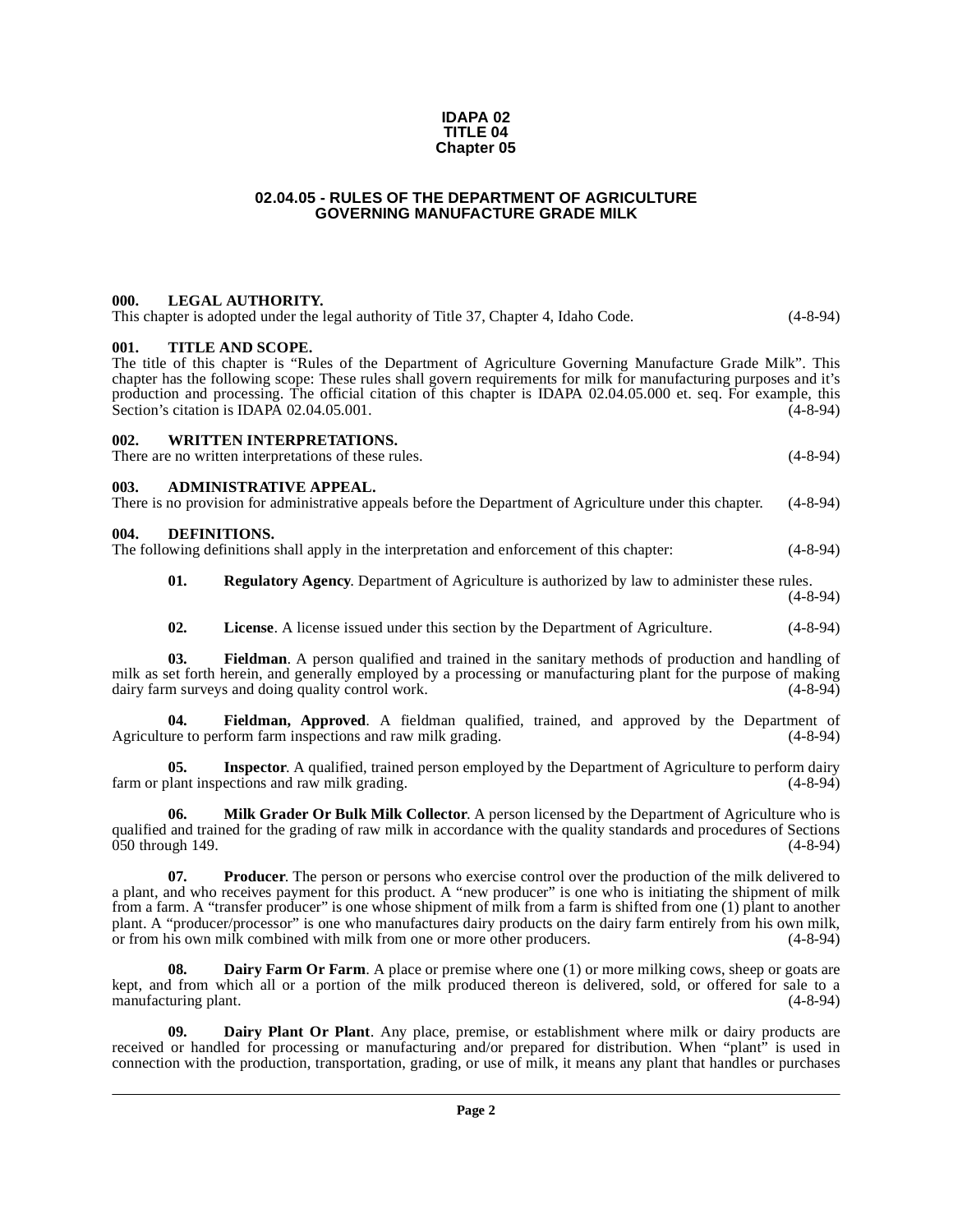milk for manufacturing purposes; when used in connection with requirements for plants or licensing of plants, it<br>means only those plants that manufacture dairy products. means only those plants that manufacture dairy products.

<span id="page-2-5"></span>**10. Milk**. The term "milk" shall include the following: (4-8-94)

a. Milk is the lacteal secretion practically free from colostrum obtained by the complete milking of ore healthy cows. (4-8-94) one or more healthy cows.

b. Goat milk is the lacteal secretion practically free from colostrum obtained by the complete milking [of one or more healthy goats. Goat milk shall only be used to manufacture dairy products that are legally provided for](http://www.access.gpo.gov/cgi-bin/cfrassemble.cgi?title=200021) in 21 CFR or recognized as non-standardized traditional products normally manufactured from goat milk. (4-8-94)

c. Sheep milk is the lacteal secretion practically free from colostrum obtained by the complete milking of one (1) or more healthy sheep.  $(4-8-94)$ 

<span id="page-2-6"></span>d. The word "milk" used herein includes only milk, sheep and goat milk for manufacturing purposes.  $(4 - 8 - 94)$ 

**11. Milk For Manufacturing Purposes**. Milk produced for processing and manufacturing into for human consumption but not subject to Grade A or comparable requirements. (4-8-94) products for human consumption but not subject to Grade A or comparable requirements.

**12. Acceptable Milk**. Milk that qualifies as to appearance and odor and that is classified No. 1 or No. 2 for sediment content.

<span id="page-2-8"></span><span id="page-2-1"></span>**13. Probational Milk**. Milk classified No. 3 for sediment content. (4-8-94)

<span id="page-2-9"></span><span id="page-2-4"></span>**14. Rejected Milk**. Milk rejected from the market according to the provisions of Section 070. (4-8-94)

**15. Excluded Milk**. All of a producer's milk excluded from the market by the provisions of Section (4-8-94)  $080.$  (4-8-94)

**16. Dairy Products**. Butter, cheese (natural or processed), dry whole milk, nonfat dry milk, dry buttermilk, dry whey, evaporated milk (whole or skim), condensed whole milk and condensed skim milk (plain or sweetened), and such other products, for human consumption, as may be otherwise designated.  $(4-8-94)$ 

**17. Farm Certification**. Certification by an inspector or approved fieldman that a producer's herd, milking facility and housing, milking procedure, cooling, milkhouse or milkroom, utensils and equipment and water supply have been found to meet the applicable requirements of Section 150 for the production of milk to be used for manufacturing purposes. (4-8-94)

<span id="page-2-7"></span>**18. Official Methods**. Official Methods of Analysis of the Association of Official Agricultural Chemists, a publication of the Association of Official Analytical Chemists. (4-8-94)

<span id="page-2-10"></span>**19. Standard Methods**. Standard Methods for the Examination of Dairy Products, a publication of the neublic Health Association. (4-8-94) American Public Health Association.

<span id="page-2-0"></span>**20. 3-A Sanitary Standards**. The standards for dairy equipment formulated by the 3-A Sanitary Standards Committees representing the International Association of Milk, Food and Environmental Sanitarians, the US. Public Health Service, and the Dairy Industry Committee. Published by the International Association of Milk, Food and Environmental Sanitarians.

<span id="page-2-3"></span>**21. C-I-P Or Cleaned-In-Place**. The procedure by which sanitary pipelines or pieces of dairy equipment are mechanically cleaned in place by circulation. (4-8-94)

<span id="page-2-2"></span>**22. Atmosphere Relatively Free From Mold**. No more than ten (10) mold colonies per cubic foot of ermined in Standard Methods. (4-8-94) air as determined in Standard Methods.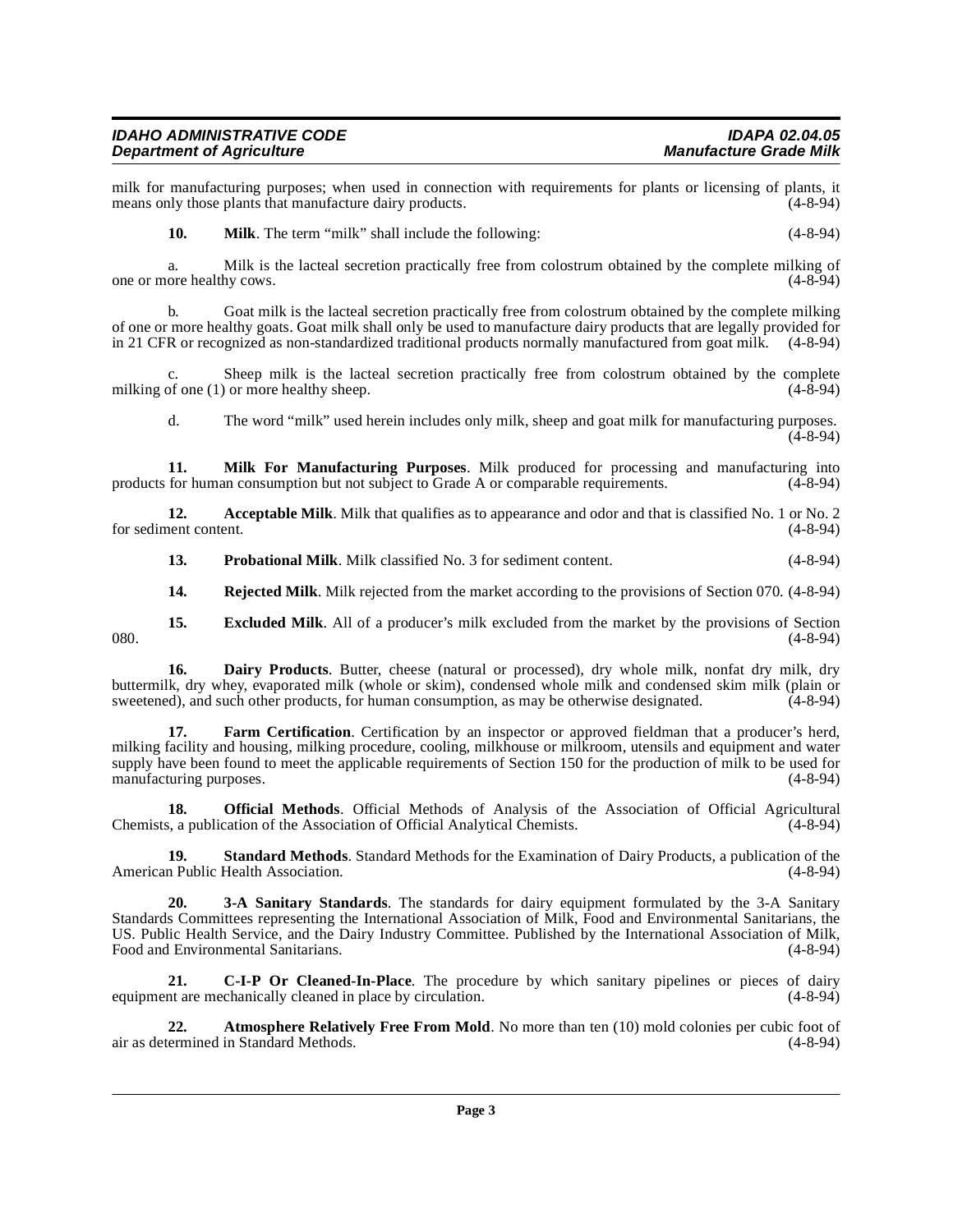| <b>IDAHO ADMINISTRATIVE CODE</b> | <b>IDAPA 02.04.05</b>         |
|----------------------------------|-------------------------------|
| <b>Department of Agriculture</b> | <b>Manufacture Grade Milk</b> |

<span id="page-3-10"></span>**23. Sanitizing Treatment**. Application of any effective method or sanitizing agent to clean surface for the destruction of pathogens and other organisms as far as is practicable. The sanitizing agents used shall comply with the Federal Food, Drug, and Cosmetic Act. the Federal Food, Drug, and Cosmetic Act.

#### <span id="page-3-0"></span>**005. -- 009. (RESERVED).**

#### <span id="page-3-9"></span><span id="page-3-1"></span>**010. RAW MILK OR CREAM.**

All raw milk or cream for manufacturing purposes from all sources shall be based on the following quality specifications. (7-1-93) specifications.  $(7-1-93)$ 

**01. Raw Milk**. The appearance and odor of acceptable raw milk shall be normal, fresh, and sweet and objectionable feed and other off odors that would adversely affect the finished product. (7-1-93) free from objectionable feed and other off odors that would adversely affect the finished product.

<span id="page-3-8"></span><span id="page-3-6"></span>**02. Milk Or Cream**. Milk or cream is unacceptable which: (7-1-93)

a. Is other than the lacteal secretion obtained by the complete milking of one (1) or more healthy cows properly kept and fed: (7-1-93) or goats properly kept and fed;

b. Contains added water; (7-1-93)

c. Contains colostrum, is ropy, bloody or gives any indication of having come from diseased or (7-1-93) injured udders;

d. Contains filth, is contaminated with flies, earwigs or other insects, dirt, oil, economic poisons, pesticides or other foreign matter which renders it unfit for human consumption; (7-1-93)

Tests positive for antibiotics or inhibitors as tested by the accepted methods of the latest edition of Standard Methods for the Examination of Dairy Products or by tests approved by the Department of Agriculture;

(7-1-93)

f. Has more than seventeen one hundredths of one percent (.17%) acid calculated as lactic and does not meet the criteria in Subsection 010.01; (7-1-93)

g. In the case of cream, is rancid, putrid, or actively foaming; (7-1-93)

h. In the case of cream, contains more than eight tenths of one percent (.8%) acid calculated as lactic; (7-1-93)

i. Is more than three (3) days old when picked up at the farm; (7-1-93)

<span id="page-3-7"></span><span id="page-3-5"></span>j. Does not meet the quality standards as set forth in these rules. (7-1-93)

#### <span id="page-3-2"></span>**011. -- 049. (RESERVED).**

#### <span id="page-3-3"></span>**050. QUALITY REQUIREMENTS FOR MILK FOR MANUFACTURING PURPOSES.**

**Basis**. The quality classification of raw milk for manufacturing purposes from each producer shall be based on an organoleptic examination for appearance and odor, a drug residue test and quality control tests for sediment content, bacterial estimate and somatic cell count. (4-8-94) sediment content, bacterial estimate and somatic cell count.

a. At least once each month the haulers shall bring in not less than a four (4) ounce sample of mixed milk for the two tenths (.2) inch diameter or a pint sample of mixed milk for the four tenths (.4) diameter, from a producer's bulk milk tank. The sample shall be taken in accordance with recommended procedures outlined in the latest edition of Standard Methods for the Examination of Dairy Products and Section 37-413, Idaho Code. (4-8-94)

<span id="page-3-4"></span>**02. Appearance And Odor**. The appearance of acceptable raw milk shall be normal and free of excessive coarse sediment when examined visually or by an acceptable test procedure. The milk shall not show any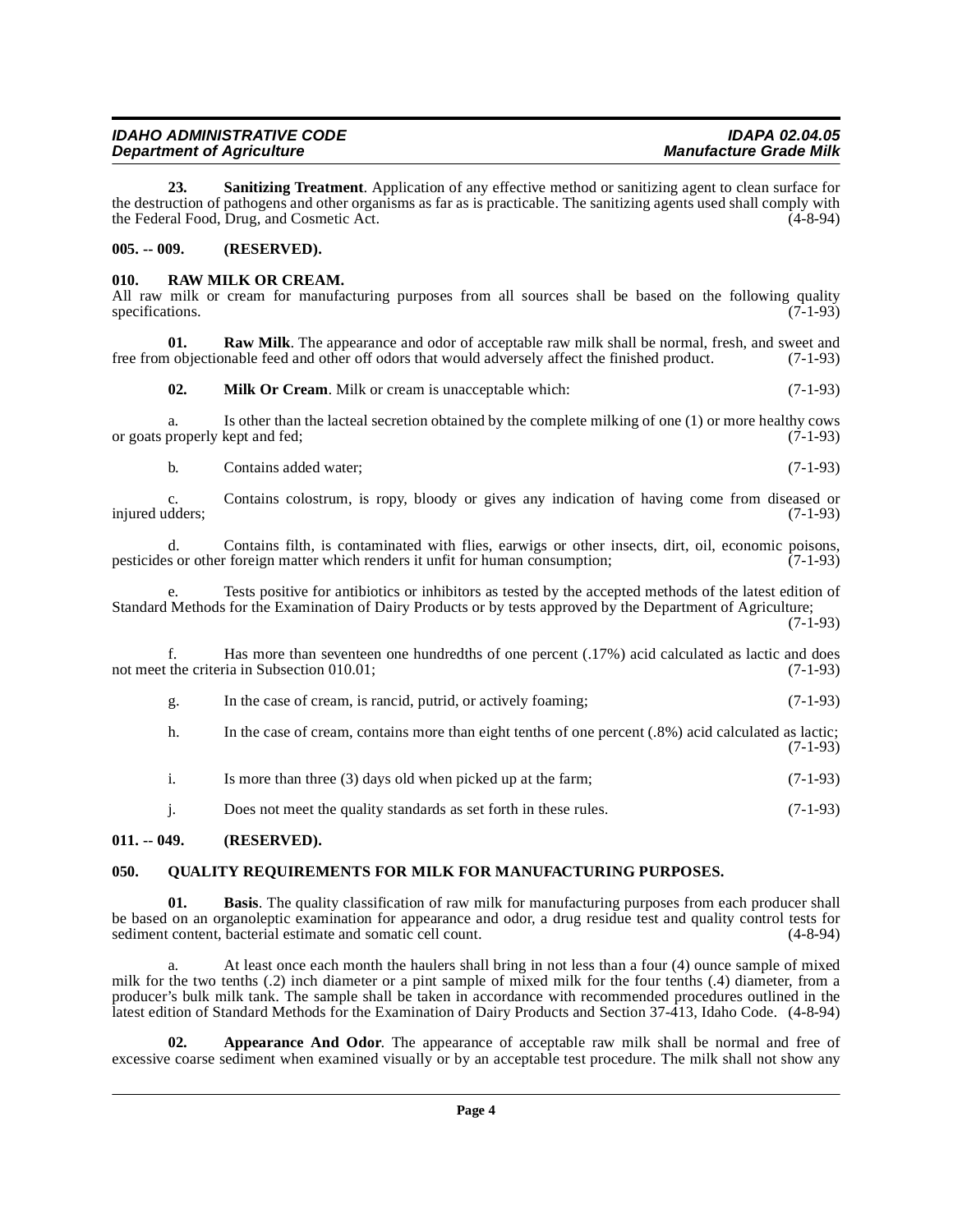#### **IDAHO ADMINISTRATIVE CODE IDAPA 02.04.05 Department of Agriculture**

abnormal condition (including but not limited to curdles, ropy, bloody or mastitic condition), as indicated by sight or other test procedures. The odor shall be fresh and sweet. The milk shall be free from objectionable feed and other offodors that would adversely affect the finished product.

**03. Sediment Content Classification**. Milk shall be classified for sediment content, regardless of the results of the appearance and odor examination described in Subsection 050.02. The USDA Sediment Standard is as follows.  $(4-8-94)$ 

<span id="page-4-8"></span>

| a. |  | No. 1 (acceptable) - not to exceed five tenths $(0.5)$ mg. or equivalent. | $(4-8-94)$ |
|----|--|---------------------------------------------------------------------------|------------|
|----|--|---------------------------------------------------------------------------|------------|

b. No. 2 (acceptable) - not to exceed one and five tenths (1.5) mg. or equivalent. (4-8-94)

c. No. 3 (probational, not over ten (10) days) - not to exceed two and five tenths (2.5) mg. or equivalent. (4-8-94)

<span id="page-4-5"></span>d. No. 4 (reject) - over two and five tenths (2.5) mg. or equivalent. (4-8-94)

**04. Method Of Testing**[. Methods for determining the sediment content of the milk of individual](http://www.access.gpo.gov/nara/cfr/waisidx_01/7cfrv3_01.html) producers shall be those described in the latest edition of Standard Methods for Examination of Dairy Products. [Sediment content shall be based on comparison with applicable charts of the United States Sediment Standards for](http://www.access.gpo.gov/nara/cfr/waisidx_01/7cfrv3_01.html) Milk and Milk Products, 7 CFR Part 58, Subpart T, Section 58.2728 through 58.2732 as amended. (4-8-94)

**05. Frequency Of Test**. At least once each month, at irregular intervals, the milk from each producer tested as follows: (4-8-94) shall be tested as follows:

<span id="page-4-4"></span>a. Milk in Cans. One (1) or more cans of milk selected at random from each producer. (4-8-94)

<span id="page-4-2"></span>b. Milk in Farm Bulk Tanks. A sample shall be taken from each farm bulk tank. (4-8-94)

**06. Acceptance Or Rejection Of Milk**. If the sediment disc is classified as No. 1, No. 2, or No. 3, the producer's milk may be accepted. If the sediment disc is classified No. 4 the milk shall be rejected: Provided, that if the shipment of milk is commingled with other milk in a transport tank the next shipment shall not be accepted until its quality has been determined at the farm before being picked up; however, if the person making the test is unable to get to the farm before the next shipment it may be accepted but no further shipments shall be accepted unless the milk meets the requirements of No. 3 or better. In the case of milk classified as No. 3 or No. 4, if in cans, all cans shall be tested. Producers in No. 3 or No. 4 (milk cans or bulk) shall be notified immediately and shall be furnished applicable sediment discs and the next shipment shall be tested. (4-8-94)

<span id="page-4-7"></span>**07. Retests**. On test of the next shipment (if in cans, all cans shall be tested) milk classified as No. 1, No. 2, or No. 3, may be accepted, but No. 4 milk shall be rejected. Retests of bulk milk classified as No. 4 shall be made at the farm before pickup. The producers of No. 3 or No. 4 milk shall be notified immediately, furnished applicable sediment discs and the next shipment tested. This procedure of retesting successive shipments and accepting probational (No. 3) milk and rejecting No. 4 milk may be continued for not to exceed ten (10) calendar days. If at the end of this time all of the producer's milk does not meet the acceptable sediment content classification (No. 1 or No. 2) it shall be excluded from market. (4-8-94)  $(No. 1 or No. 2)$  it shall be excluded from market.

#### <span id="page-4-0"></span>**051. -- 059. (RESERVED).**

#### <span id="page-4-3"></span><span id="page-4-1"></span>**060. BACTERIAL ESTIMATE CLASSIFICATION.**

A laboratory examination to determine the bacterial estimate shall be made on each producer's milk at least once each month at irregular intervals. Samples shall be analyzed at a laboratory approved by the Department of Agriculture.

(4-8-94)

**01. Methods Of Testing**. Milk shall be tested for bacterial estimate by using one (1) of the following or any other method approved by Standard Methods for the Examination of Dairy Products:  $(4-8-94)$ methods or any other method approved by Standard Methods for the Examination of Dairy Products:

<span id="page-4-6"></span>a. Direct microscopic clump count. (4-8-94)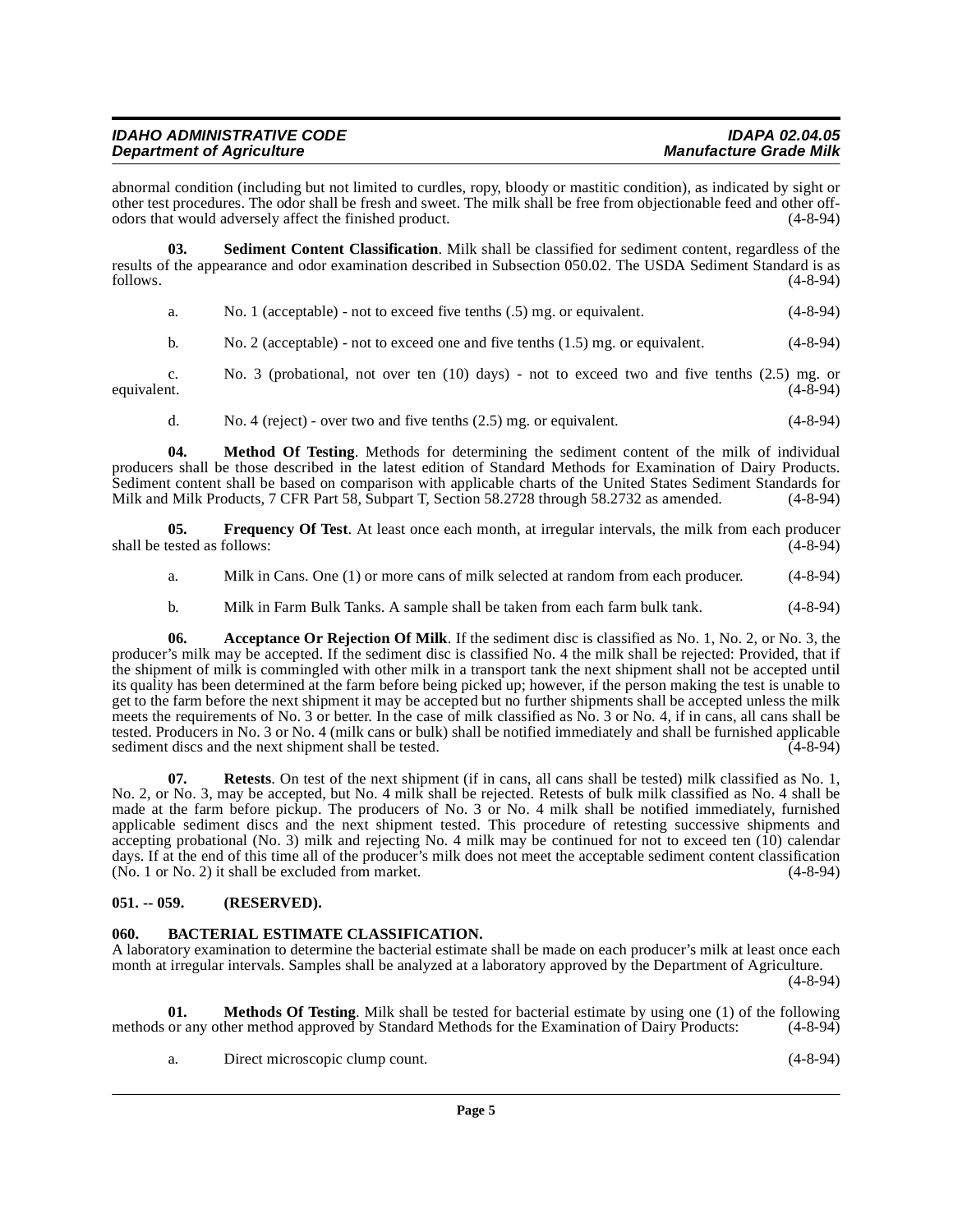| b. | Standard plate count.    | $(4-8-94)$     |
|----|--------------------------|----------------|
| c. | Plate loop count.        | $(4-8-94)$     |
| d. | Pectin gel plate count.  | $(4-8-94)$     |
| e. | Petrifilm aerobic count. | $(4-8-94)$     |
|    | Spiral plate count.      | $(4 - 8 - 94)$ |

**02. Bacterial Estimate Procedures**. Whenever the bacterial estimate indicates the presence of more hundred thousand (200,000) bacteria per ml., the following procedures shall be applied: (4-8-94) than two hundred thousand (200,000) bacteria per ml., the following procedures shall be applied:

<span id="page-5-4"></span>a. The producer shall be notified with a warning of the excessive bacterial estimate. (4-8-94)

b. Whenever two (2) of the last four (4) consecutive bacterial estimates exceed two hundred thousand (200,000) per ml., the appropriate regulatory authority shall be notified and a written warning notice given to the producer. The notice shall be in effect so long as two (2) of the last four (4) consecutive samples exceed two hundred  $\frac{1}{2}$  thousand (200,000) per ml. (4-8-94)

c. An additional sample shall be taken after a lapse of three (3) days but within twenty one (21) days of the notice required in Subsection 060.02.b. If this sample also exceeds two hundred thousand (200,000) per ml., subsequent milkings shall be excluded from the market until satisfactory compliance is obtained. Shipment may be resumed and a temporary status assigned to the producer by the appropriate State regulatory agency when an additional sample of herd milk is tested and found satisfactory. The producer shall be assigned a full reinstatement status when three out of four consecutive bacterial estimate test do not exceed two hundred thousand (200,000) per ml. (4-8-94) ml. (4-8-94)

#### <span id="page-5-0"></span>**061. -- 069. (RESERVED).**

#### <span id="page-5-1"></span>**070. REJECTED MILK.**

A plant shall reject specific milk from a producer if the milk fails to meet the requirements for appearance and odor, if it is classified No. 4 for sediment content, or if it tests positive for drug residue. All reject milk shall be identified with a reject tag and/or colored with harmless food coloring.

#### <span id="page-5-2"></span>**071. -- 079. (RESERVED).**

#### <span id="page-5-7"></span><span id="page-5-3"></span>**080. EXCLUDED MILK.**

A plant shall not accept milk from a producer if: (4-8-94)

<span id="page-5-11"></span>**01. Probational Sediment Content**. The milk has been in a probational (No. 3) sediment content classification for more than ten (10) calendar days. (4-8-94)

**02.** Exceeding Maximum Bacteria. Three of the last five (5) milk samples have exceeded the m bacteria estimate of two hundred thousand (200,000) per ml. (4-8-94) maximum bacteria estimate of two hundred thousand  $(200,000)$  per ml.

<span id="page-5-9"></span><span id="page-5-8"></span><span id="page-5-6"></span>**03.** Insanitary Conditions. If the milk is produced under insanitary conditions. (4-8-94)

Maximum Somatic Cell Count. Three (3) of the last five (5) milk samples have exceeded the maximum somatic cell count level of seven hundred fifty thousand (750,000) per ml. or one million (1,000,000) per ml. for goat or sheep milk. (4-8-94)

**05. Positive Drug Test**. The producer's milk shipments to either the Grade A or the manufacturing lk market currently are not permitted due to a positive drug residue test. (4-8-94) grade milk market currently are not permitted due to a positive drug residue test.

<span id="page-5-10"></span><span id="page-5-5"></span>**06. Delinquent Review**. The producer is delinquent in completing a review of the "Milk and Dairy"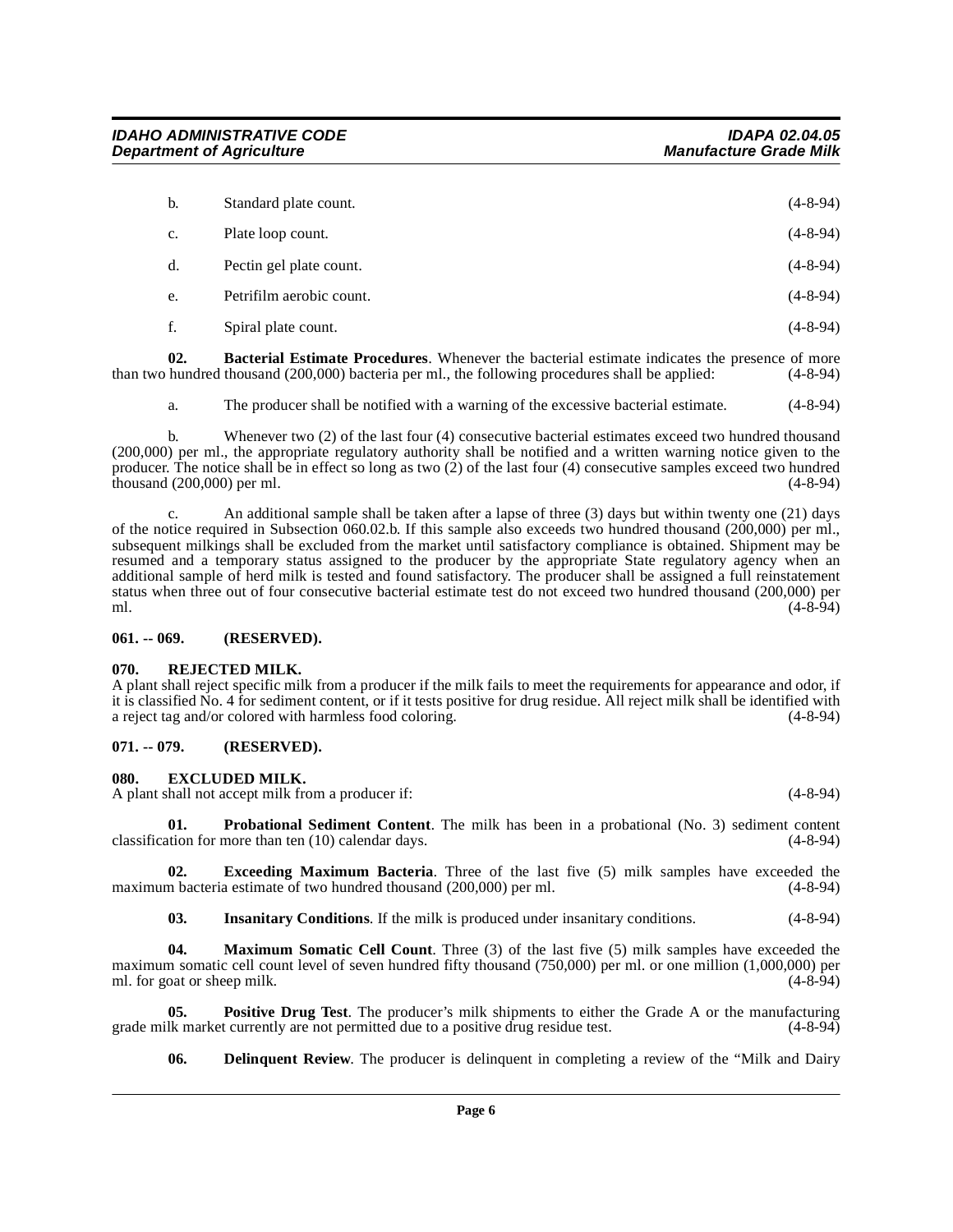Beef Quality Assurance Program" with a licensed veterinarian following an occurrence of shipping milk testing positive for drug residue. (4-8-94) positive for drug residue.

#### <span id="page-6-0"></span>**081. -- 089. (RESERVED).**

#### <span id="page-6-4"></span><span id="page-6-1"></span>**090. QUALITY TESTING OF MILK FROM PRODUCERS.**

<span id="page-6-3"></span>**01. New Producers**. An examination and tests shall be made on the first shipment of milk from a new producer or from a producer resuming shipment after a period of non-shipment. The milk shall meet the requirements for; "Acceptable milk," Somatic cell count, Drug residue level, and Bacteria estimate. (4-8-94)

a. Thereafter, each milk shipment shall meet the requirements of Section 050, and shall be tested in ce with the provisions of Sections 060, 102, and 103. (4-8-94) accordance with the provisions of Sections  $\overline{060}$ , 102, and 103.

<span id="page-6-7"></span>**02. Transfer Producers**. An examination and test shall be made by the new buyer on the first shipment of milk from a transfer producer. The milk shall meet the requirements for; "Acceptable milk," Somatic cell count,<br>Drug residue level and Bacteria estimate. (4-8-94) Drug residue level and Bacteria estimate.

a. Thereafter, each milk shipment shall meet the requirements of Section 050, and shall be tested in accordance with the provisions of Sections 060, 102, and 103. (4-8-94)

b. In addition, the new buyer shall determine from the producer's records that: (4-8-94)

i. The milk is currently classified "acceptable" for bacteria and sediment; (4-8-94)

ii. Three (3) of the last five (5) consecutive milk samples do not exceed the maximum somatic cell count level requirements;

iii. The last shipment of milk received from the producer by the former plant did not test positive for due; (4-8-94) drug residue;

iv. Milk shipments currently are not excluded from the market due to a positive drug residue test; and (4-8-94)

<span id="page-6-2"></span>v. Meets farm certification requirements. (4-8-94)

**03. Delivery**. When a producer discontinues milk delivery at one (1) plant and begins delivery at another plant for any reason, the new buyer shall not accept the first milk delivery until he has requested from the previous buyer a copy of the record of: (4-8-94)

a. The producer's milk quality tests covering the preceding ninety (90) days; (4-8-94)

b. The producer's drug residue test results for the preceding twelve (12) month period; and (4-8-94)

<span id="page-6-6"></span>c. A statement of the farm certification status and date of certification. (4-8-94)

**04. Status Of Quality Records**. The previous buyer shall furnish the new buyer with such information within twenty-four (24) hours after receipt of the request. A new buyer may accept a transfer producer's milk after making the request for records, but before receiving them, if he first confirms the producer's records verbally from the previous buyer. If verbal communication is used to ascertain the status of quality records, the new buyer shall send to the previous buyer, as soon as possible, a written confirmation of the conversation. (4-8-94) the previous buyer, as soon as possible, a written confirmation of the conversation.

<span id="page-6-5"></span>**05.** Reporting Failure To Provide Quality Records. If the new buyer fails to receive the quality records from the previous buyer, he shall report this fact to the State regulatory agency. The new buyer may then, alternatively, obtain from the producer a copy of the test results for sediment content, bacterial estimate, and somatic cell count for the preceding ninety (90) day period and a copy of the drug residue test results for the preceding twelve (12) month period. (4-8-94)  $(12)$  month period.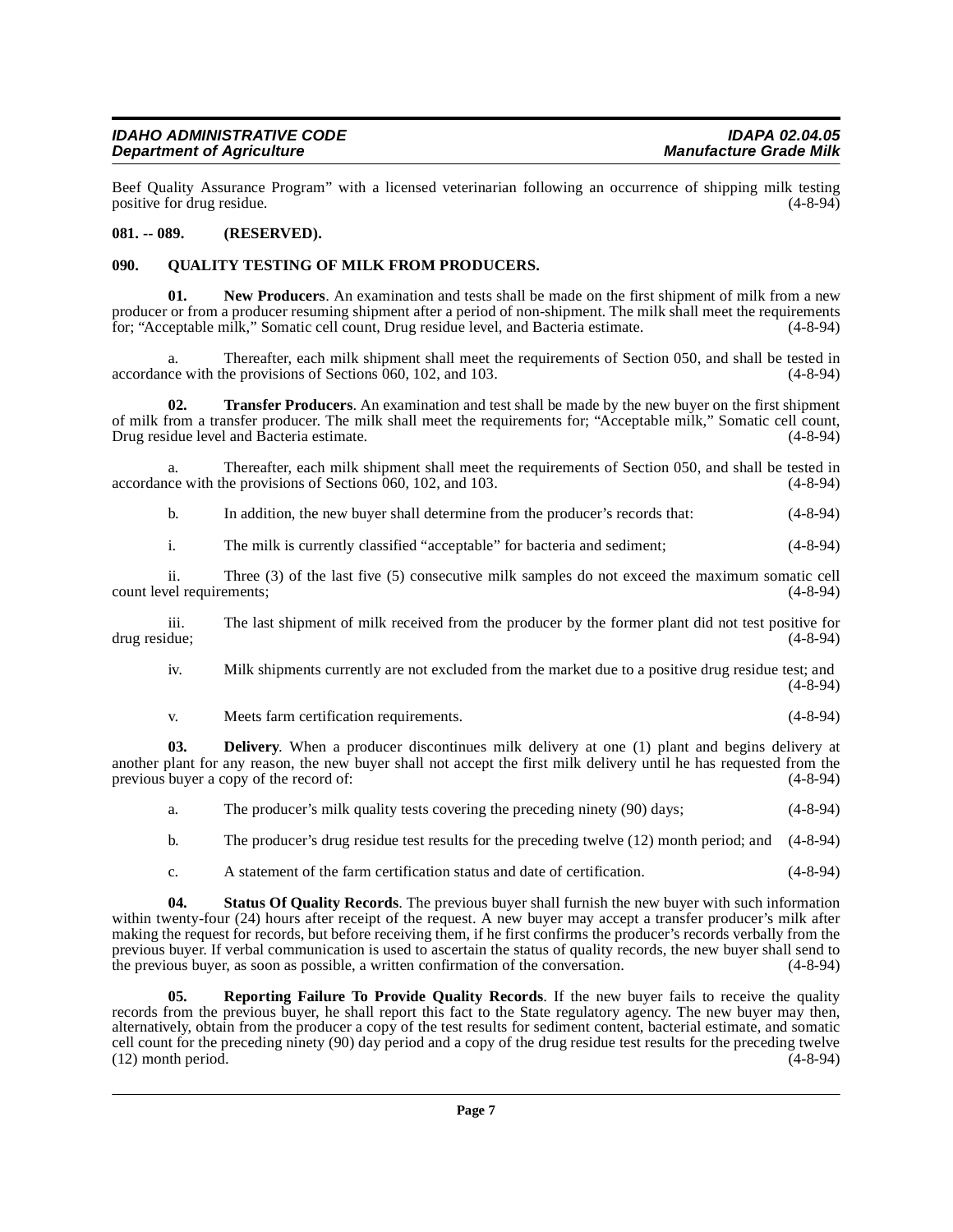#### <span id="page-7-0"></span>**091. -- 099. (RESERVED).**

#### <span id="page-7-10"></span><span id="page-7-1"></span>**100. RECORDS OF TESTS.**

Accurate records of the results of the milk quality and drug residue tests for each producer shall be kept on file for a period of not less than twelve (12) months. The records shall be available for examination by the regulatory agency.  $(4 - 8 - 94)$ 

#### <span id="page-7-6"></span><span id="page-7-2"></span>**101. FIELD SERVICE.**

A representative of the plant shall arrange to promptly visit the farm of each producer whose milk tests positive for drug residue, exceeds the maximum somatic cell count level, or does not meet the requirements for acceptable milk. The purpose of the visit shall be to inspect the milking equipment and facilities and to offer assistance to improve the quality of the producer's milk and eliminate any potential causes of drug residues. A representative of the plant should routinely visit each producer as often as necessary to assist and encourage the production of high quality milk.  $(4 - 8 - 94)$ 

#### <span id="page-7-11"></span><span id="page-7-3"></span>**102. SOMATIC CELL COUNT.**

<span id="page-7-8"></span>**01. Level Of Somatic Cells**. A laboratory examination to determine the level of somatic cells shall be made on each producer's milk at least four (4) times in each six (6) month period at irregular intervals. Samples shall<br>be analyzed at a laboratory and by a method approved by the state regulatory agency. (4-8-94) be analyzed at a laboratory and by a method approved by the state regulatory agency.

**02. Procedures**. Whenever the confirmatory somatic cell count indicates the presence of more than seven hundred fifty thousand (750,000) somatic cells per ml., (one million (1,000,000) per ml for goat and sheep) the following procedures shall be applied: (4-8-94) following procedures shall be applied:

<span id="page-7-9"></span>a. The producer shall be notified with a warning of the excessive somatic cell count. (4-8-94)

b. Whenever two (2) of the last four (4) consecutive somatic cell counts exceed seven hundred fifty thousand (750,000) per ml., (one million (1,000,000) per ml. for goat and sheep) the appropriate regulatory authority shall be notified and a written warning notice given to the producer. The notice shall be in effect so long as two (2) of the last four (4) consecutive samples exceed seven hundred fifty thousand (750,000) per ml., (one million (1,000,000) per ml. for goat and sheep).  $(4-8-94)$ per ml. for goat and sheep).

c. An additional sample shall be taken after a lapse of three (3) days but within twenty-one (21) days of the notice required in Subsection 102.02.b. of this section. If this sample also exceeds seven hundred fifty thousand (750,000) per ml., (one million (1,000,000) per ml. for goat and sheep) subsequent milkings shall be excluded from the market until satisfactory compliance is obtained. Shipment may be resumed and a temporary status assigned to the producer by the appropriate State regulatory agency when an additional sample of herd milk is tested and found satisfactory. The producer shall be assigned a full reinstatement status when three (3) out of four (4) consecutive somatic cell count tests do not exceed seven hundred fifty thousand (750,000) per ml., (one million (1,000,000) per ml. for goat and sheep). ml. for goat and sheep).

#### <span id="page-7-5"></span><span id="page-7-4"></span>**103. DRUG RESIDUE LEVEL.**

<span id="page-7-7"></span>**01. Industry's Sampling And Testing Responsibilities**. All milk shipped for processing or intended to be processed on the farm where it was produced shall be sampled and tested, prior to processing, for beta lactam drug residue. Collection, handling and testing of samples shall be done according to procedures established by the appropriate State regulatory agency. (4-8-94) appropriate State regulatory agency.

a. When so specified by the US. Food and Drug Administration (FDA), all milk shipped for processing, or intended to be processed on the farm where it was produced, shall be sampled and tested, prior to processing, for other drug residues under a random drug sampling program. The random drug sampling program shall include at least four (4) samples collected in at least four (4) separate months during any six (6) month period.

(4-8-94)

b. When the Commissioner of the FDA determines that a potential problem exists with an animal drug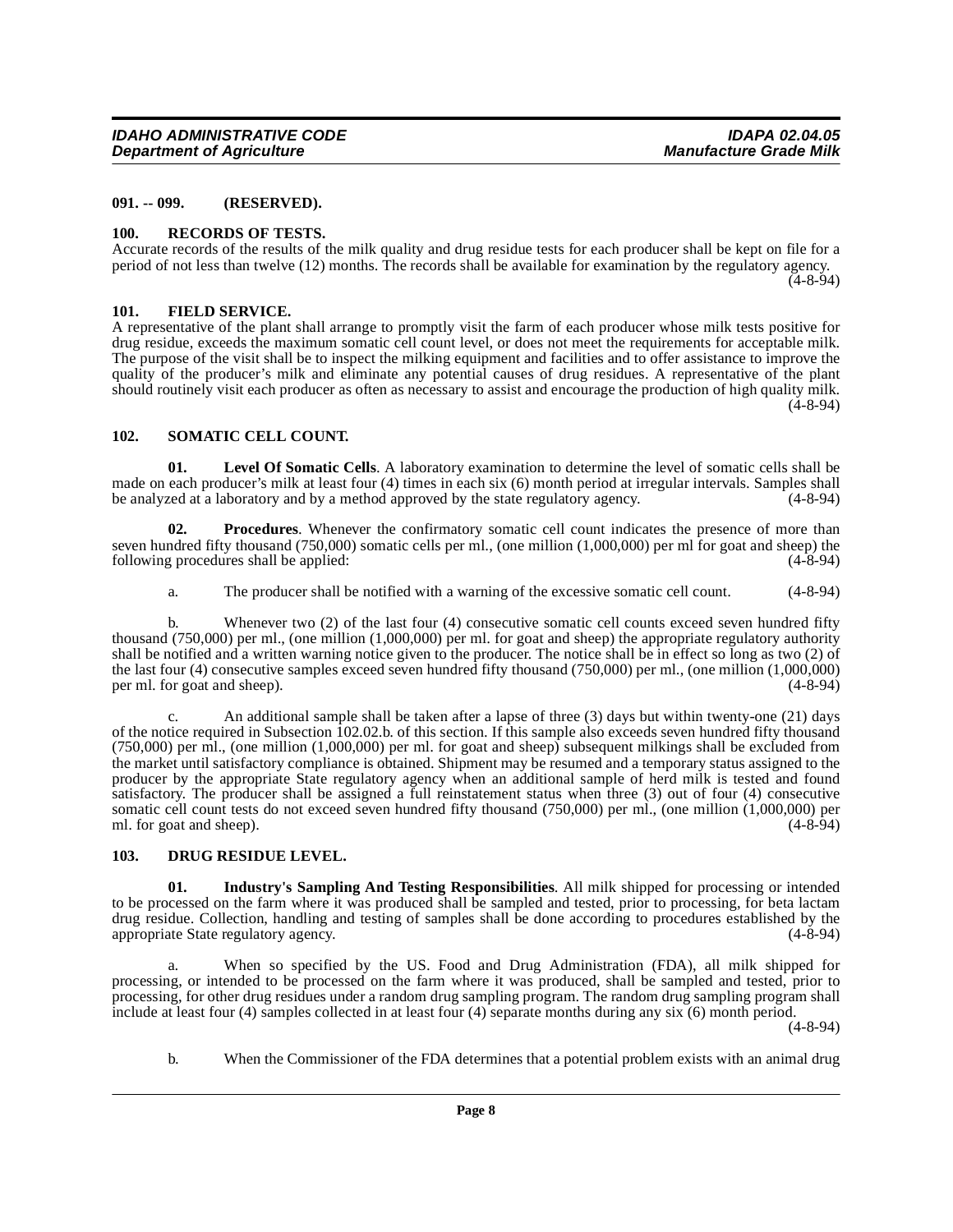| <b>IDAHO ADMINISTRATIVE CODE</b> | <b>IDAPA 02.04.05</b>         |
|----------------------------------|-------------------------------|
| <b>Department of Agriculture</b> | <b>Manufacture Grade Milk</b> |

residue or other contaminant in the milk supply, a sampling and testing program shall be conducted, as determined by the FDA. The testing shall continue determines with reasonable assurance that the potential problem has been<br>remedied. (4-8-94) remedied. (4-8-94)

c. The dairy industry shall analyze samples for beta lactams and other drug residues by methods evaluated by the Association of Official Analytical Chemists (AOAC) and accepted by the FDA as effective in determining compliance with established "safe levels" or tolerances. "Safe levels" and tolerances for particular drugs are established and amended by the FDA. The industry may employ on a temporary basis other test methods evaluated by the Virginia Polytechnic Institute and State University, or by other institutions using equivalent evaluation procedures, and determined to demonstrate accurate compliance results. These test methods may be used<br>until they are evaluated by the AOAC and accepted or rejected by the FDA. (4-8-94) until they are evaluated by the AOAC and accepted or rejected by the FDA.

d. Individual producer sampling. (4-8-94)

i. Bulk Milk. A milk sample for beta lactam drug residue testing shall be taken at each farm and shall include milk from each farm bulk tank.

ii. Can Milk. A milk sample for beta lactam drug residue testing shall be performed separately at the receiving plant for each can milk producer included in a delivery, and shall be representative of all milk received from the producer. (4-8-94)

iii. Producer/processor. A milk sample for beta lactam drug residue testing shall be performed separately according to Subsections 103.01.d.i. and 103.01.d.ii. of this section for milk produced or received by a producer/processor. (4-8-94) producer/processor.

e. Load sampling and testing. (4-8-94)

i. Bulk milk. A load sample shall be taken from the bulk milk pickup tanker after its arrival at the plant and prior to further commingling. (4-8-94)

ii. Can milk. A load sample representing all of the milk received on a shipment shall be formed at the plant, using a sampling procedure that includes milk from every can on the vehicle. (4-8-94)

iii. Producer/processor. A load sample shall be formed at the plant using a sampling procedure that includes all milk produced and received.

f. Sample and record retention. A load sample that tests positive for drug residue shall be retained according to guidelines established by the appropriate State regulatory agency. The records of all sample test results shall be retained for a period of not less than twelve (12) months. (4-8-94)

g. Industry follow-up. (4-8-94)

i. When a load sample tests positive for drug residue, industry personnel shall notify the appropriate

State regulatory agency immediately, as directed by the Department of Agriculture, of the positive test result and of the intended disposition of the shipment of milk containing the drug residue. All milk testing positive for drug residue shall be disposed of in a manner that removes it from the human or animal food chain, except when acceptably reconditioned under FDA compliance policy guidelines. (4-8-94)

ii. Each individual producer sample represented in the positive-testing load sample shall be singly tested as directed by the appropriate State regulatory agency to determine the producer of the milk sample testing positive for drug residue. identification of the producer responsible for producing the milk testing positive for drug residue, and details of the final disposition of the shipment of milk containing the drug residue, shall be reported immediately to the appropriate agency, according to State policy. (4-8-94)

iii. Milk shipment from the producer identified as the source of milk testing positive for drug residue shall cease immediately and may resume only after a sample from a subsequent milking does not test positive for drug residue. (4-8-94) drug residue. (4-8-94)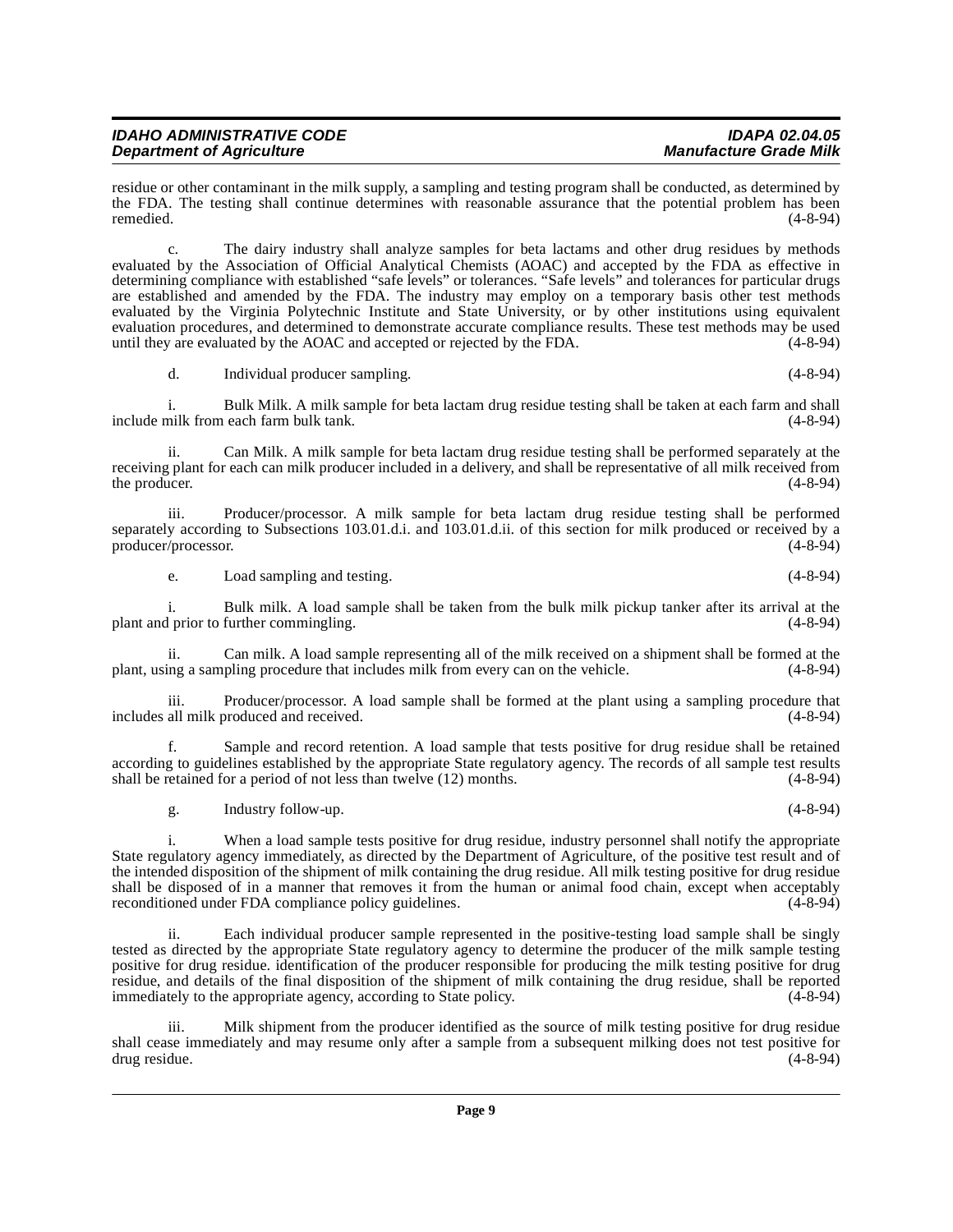<span id="page-9-11"></span>**02. Regulatory Agency's Monitoring And Surveillance Responsibilities**. The Department of Agriculture shall monitor the milk industry's drug residue program by conducting unannounced on-site inspections to observe testing and sampling procedures and to collect samples for comparison drug residue testing. In addition, the regulatory agency shall review industry records for compliance with State policy. The review shall seek to determine  $t$ hat:  $(4-8-94)$ 

a. Each producer is included in a routine, effective drug residue milk monitoring program utilizing AOAC-evaluated and FDA-approved methods to test samples for the presence of drug residue; (4-8-94)

b. The regulatory agency receives prompt notification from industry personnel of each occurrence of a sample testing positive for drug residue, and of the identity of each producer identified as a source of milk testing positive for drug residue: (4-8-94) positive for drug residue;

The regulatory agency receives prompt notification from industry personnel of the intended and final disposition of milk testing positive for drug residue, and that disposal of the load is conducted in a manner that removes it from the human or animal food chain, except when acceptably reconditioned under FDA compliance policy guidelines; and (4-8-94) policy guidelines; and

d. Milk shipment from a producer identified as a source of milk testing positive for drug residue completely and immediately ceases until a milk sample taken from the dairy herd does not test positive for drug<br>(4-8-94) residue. (4-8-94)

<span id="page-9-6"></span>**03. Enforcement**. A penalty sanctioned by the Department of Agriculture shall be imposed on the producer for each occurrence of shipping milk testing positive for drug residue. (4-8-94)

a. The producer shall review the "Milk and Dairy Beef Quality Assurance Program" with a licensed veterinarian within thirty (30) days after each occurrence of shipping milk testing positive for drug residue. A certificate confirming that the "Quality Assurance Program" has been reviewed shall be signed by the responsible producer and a licensed veterinarian. The Department of Agriculture shall receive a copy of the signed "Quality Assurance Program" certificate. (4-8-94) Assurance Program" certificate.

If a producer ships milk testing positive for drug residue three  $(3)$  times within a twelve  $(12)$  month period, the Department of Agriculture shall initiate procedures to suspend the producer's milk shipping privileges.

 $(4 - 8 - 94)$ 

#### <span id="page-9-10"></span><span id="page-9-0"></span>**104. RADIONUCLIDES.**

Composite milk samples from selected areas in the state should be tested for biologically significant radionuclides at a frequency which the regulatory agency determines to be adequate to protect the consumer. (4-8-94) a frequency which the regulatory agency determines to be adequate to protect the consumer.

#### <span id="page-9-9"></span><span id="page-9-1"></span>**105. PESTICIDES AND HERBICIDES.**

Composite milk samples should be tested for pesticides and herbicides at a frequency which the regulatory agency determines is adequate to protect the consumer. The test results from the samples shall not exceed established FDA limits. (4-8-94) limits. (4-8-94)

#### <span id="page-9-5"></span><span id="page-9-2"></span>**106. ADDED WATER.**

Milk samples from each producer should be tested for added water at a frequency which the regulatory agency determines is adequate to prevent the addition of water to the milk. (4-8-94)

#### <span id="page-9-3"></span>**107. -- 149. (RESERVED).**

#### <span id="page-9-4"></span>**150. FARM REQUIREMENTS OF MILK FOR MANUFACTURING.**

#### <span id="page-9-8"></span><span id="page-9-7"></span>**01. Health Of Herd**. (4-8-94)

a. General Health. All animals in the herd shall be maintained in a healthy condition, and shall be properly fed and kept.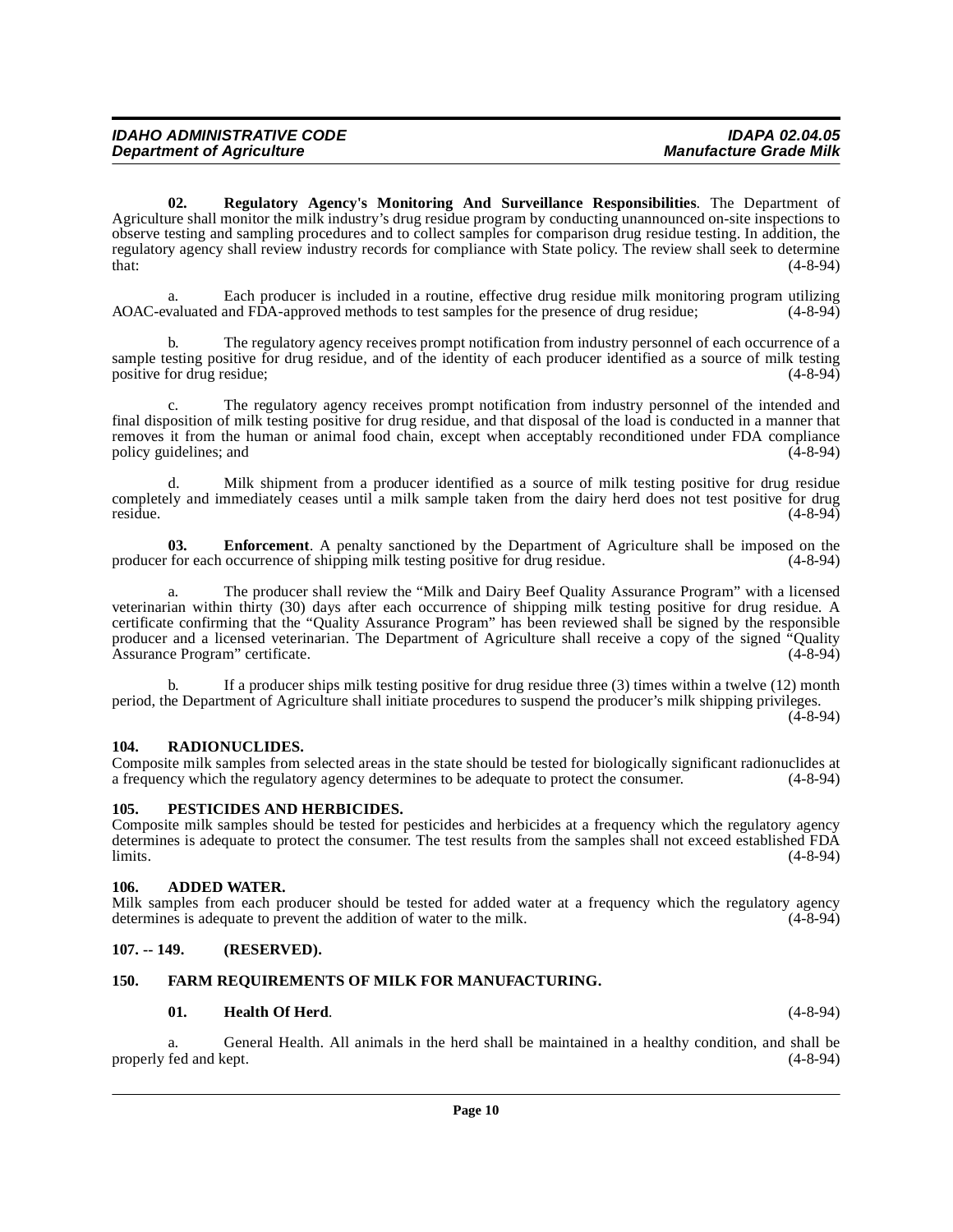b. Tuberculin Test. The cows shall be located in a Modified Accredited Area, an Accredited Free State, or an Accredited Free Herd as determined by the US. Department of Agriculture. The goats shall be located in States meeting the current USDA Uniform Methods and Rules and for Bovine Tuberculosis Eradication or an Accredited Free Goat Herd. If the animals are not located in such areas, they shall be tested annually under the jurisdiction of the aforesaid program. All additions to the herd shall be from an area or from herds meeting those same requirements. (4-8-94) same requirements.

c. Brucellosis Test. The cows shall be located in States meeting Class B status, or Certified-Free Herds, or shall be involved in a milk ring test program or blood testing program under the current USDA Brucellosis Eradication Uniform Methods and Rules. All additions to the herd shall be from an area or from herds meeting these same requirements. (4-8-94) same requirements.

d. Abnormal Milk. Milk from cows known to be infected with mastitis or milk containing residues of antibiotics or others drugs, or milk containing pesticides or other chemical residues in excess of the established limits shall not be sold or offered for sale for human food. The milk shall be disposed of as the regulatory agency may direct.  $\frac{d}{4-8-94}$ 

#### <span id="page-10-1"></span>**02. Milking And Facility Housing**. (4-8-94)

a. A milking barn or milking parlor of adequate size and arrangement shall be provided to permit normal sanitary milking operations. It shall be well lighted and ventilated, and the floors and gutters in the milking area shall be constructed of concrete or other impervious material. The facility shall be kept clean, the manure removed daily and stored to prevent access of cows to accumulation thereof; and no swine or fowl shall be permitted in any part of the milking area. (4-8-94)

b. If milk is exposed during straining or transferring in the milking areas it shall be protected from falling particles from areas above milk facility.

The yard or loafing area shall be of ample size to prevent overcrowding, shall be drained to prevent ng water pools, insofar as practicable, and shall be kept clean. (4-8-94) forming of standing water pools, insofar as practicable, and shall be kept clean.

#### <span id="page-10-2"></span>**03. Milking Procedure**. (4-8-94)

a. The udders and flanks of all milking cows shall be kept clean. The udders and teats shall be washed or wiped immediately before milking with a clean, damp cloth or paper towel moistened with a sanitizing solution and wiped dry, or by any other sanitary method. (4-8-94)

The milker's outer clothing shall be clean and his hands clean and dry. No person with an infected cut or open sores on their hands or arms shall milk cows, or handle milk or milk containers, utensils or equipment. (4-8-94)

c. Cows which secrete abnormal milk shall be milked last or with separate equipment. This milk shall be excluded from the supply as required in Subsection 150.01.d. (4-8-94)

d. Milk stools, surcingles and antikickers shall be kept clean and properly stored. Dusty operations should not be conducted immediately before or during milking. Strong flavored feeds should only be fed after milking. (4-8-94)

#### <span id="page-10-0"></span>**04. Cooling**. (4-8-94)

Milk in cans shall be cooled immediately after milking to forty five (45) Degrees F or lower unless delivered to the plant within two (2) hours after milking. The cooler, tank, or refrigerated unit shall be kept clean. (4-8-94)

b. Milk in farm bulk tanks shall be cooled to forty (40) Degrees F or lower within two (2) hours after and maintained at forty-five (45) Degrees F. or lower until transferred to the transport tank. (4-8-94) milking and maintained at forty-five (45) Degrees F. or lower until transferred to the transport tank.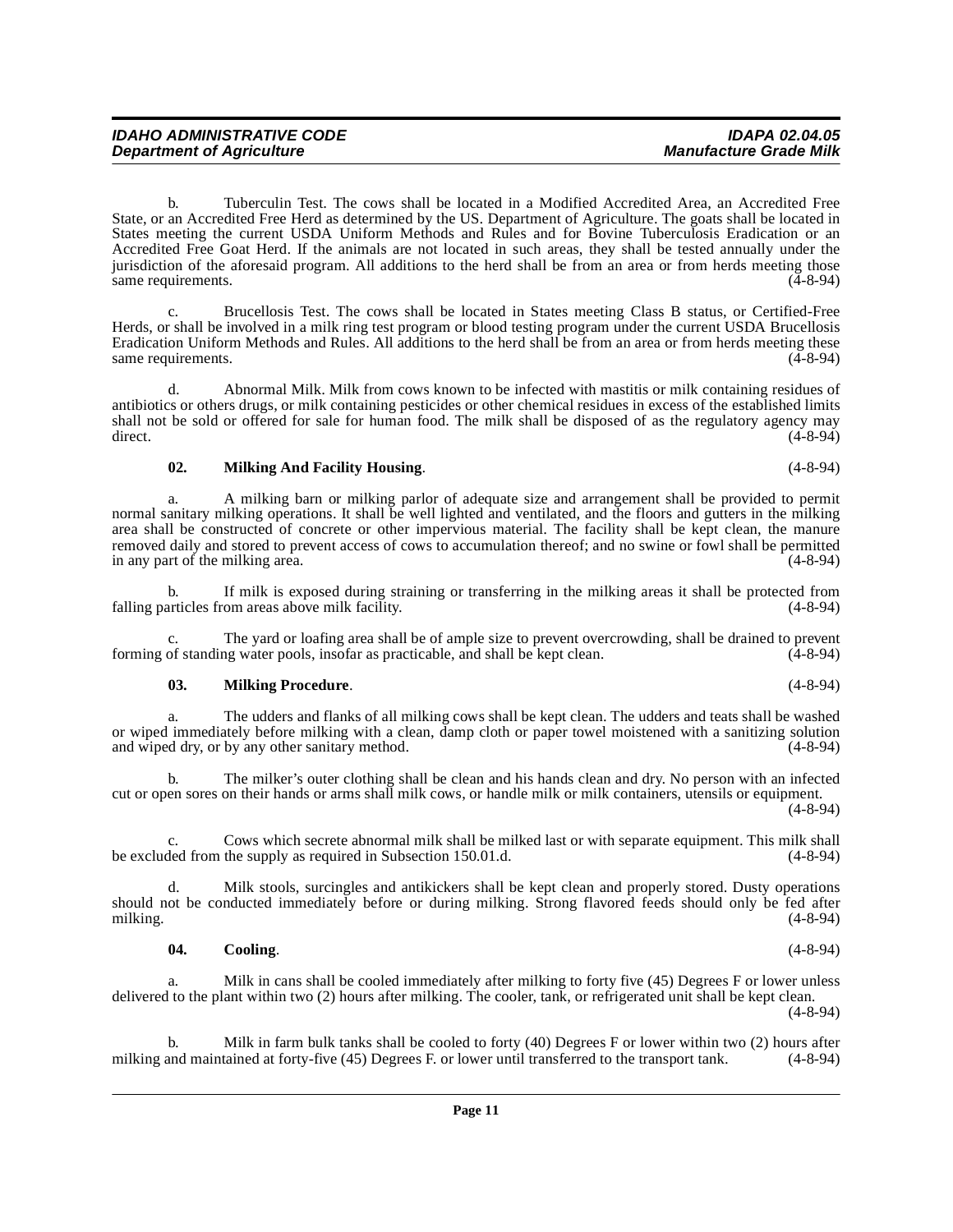#### <span id="page-11-1"></span>**05. Milkhouse Or Milkroom**. (4-8-94)

a. A milkhouse or milkroom conveniently located and properly constructed, lighted, and ventilated shall be provided for handling and cooling milk and for washing, handling, and storing the utensils and equipment. Other products shall not be handled in the milkroom which would be likely to contaminate milk, or otherwise create a public health hazard.

b. It shall be equipped with wash and rinse vat, utensil rack, milk cooling facilities and have an adequate supply of hot water available for cleaning milking equipment. If a part of the barn or other building, it shall be partitioned, screened, and sealed to prevent the entrance of dust, flies, or other contamination. A milking parlor used strictly as a milking facility in combination with a milkhouse or milkroom, when properly equipped, arranged and maintained, need not be partitioned. Concentrates and feed, if stored in the building, shall be kept in a tightly covered box or bin. The floor of the building shall be of concrete or other impervious material and graded to provide proper drainage. The walls and ceilings shall be constructed of smooth easily cleaned material. All outside doors shall open outward and be self-closing, unless they are provided with tight-fitting screen doors that open outward or unless other effective means are provided to prevent the entrance of flies. (4-8-94) other effective means are provided to prevent the entrance of flies.

If a farm bulk tank is used, it shall be properly located in the milkhouse or milkroom for access to ing and servicing. It shall not be located over a floor drain or under a ventilator. (4-8-94) all areas for cleaning and servicing. It shall not be located over a floor drain or under a ventilator.

d. A small platform or slab constructed of concrete or other impervious material shall be provided outside the milkhouse, properly centered under a suitable port opening in the wall for milkhouse connections. The opening shall be fitted with a tight, self-closing door. The truck approach to the milkhouse or milkroom shall be properly graded and surfaced to prevent mud or pooling of water at point of loading. (4-8-94)

e. The milkhouse or milkroom shall be kept clean and free of trash. Animals and fowl shall not be access to the milkhouse or milkroom at anytime. (4-8-94) allowed access to the milkhouse or milkroom at anytime.

#### <span id="page-11-0"></span>**06. Farm Chemicals And Animal Drugs**. (4-8-94)

a. Animal biologics and other drugs intended for treatment of animals, and insecticides approved for use in dairy operations, shall be properly labeled and used in accordance with label instructions, and shall be stored in a manner which will prevent accidental contact with milk and milk contact surfaces. (4-8-94)

b. Only drugs that are approved by the FDA or biologics approved by the USDA for use in dairy animals that are properly labeled according to FDA or USDA regulations shall be administered to such animals. (4-8-94)

c. When drug storage is located in the milkroom, milkhouse, or milking area, the drugs shall be segregated in such a way so that drugs labeled for use in lactating dairy animals are separated from drugs labeled for use in non-lactating dairy animals. use in non-lactating dairy animals.

d. Herbicides, fertilizers, pesticides, and insecticides that are not approved for use in dairy operations be stored in the milkhouse, milkroom, or milking area. (4-8-94) shall not be stored in the milkhouse, milkroom, or milking area.

#### <span id="page-11-2"></span>**07. Utensils And Equipment**. (4-8-94)

a. Utensils, milk cans, milking machines (including pipeline systems), and other equipment used in the handling of milk shall be maintained in good condition, shall be free from rust, open seams, milkstone, or any unsanitary condition, and shall be washed, rinsed, and drained after each milking, stored in suitable facilities, and sanitized immediately before use with at least fifty (50) p.p.m. chlorine solution or its equivalent. New or replacement can lids shall be umbrella type. All new utensils and equipment shall comply with applicable 3-A Sanitary Standards. (4-8-94)

b. Farm bulk tanks shall meet 3-A Sanitary Standards for construction at the time of installation and installed in accordance with regulations of the regulatory agency. shall be installed in accordance with regulations of the regulatory agency.

**IDAHO ADMINISTRATIVE CODE IDAPA 02.04.05 Department of Agriculture**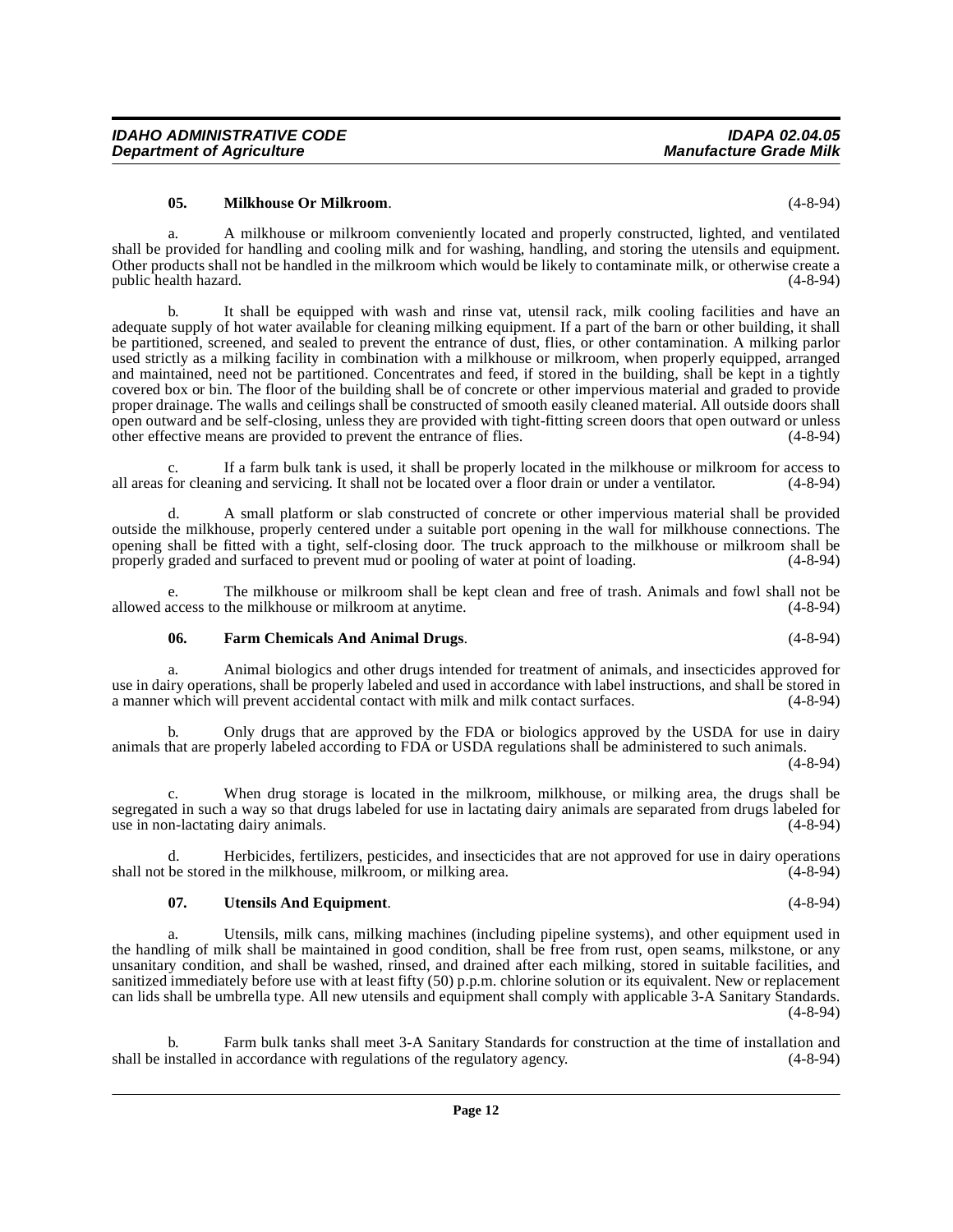<span id="page-12-10"></span>c. Single service articles shall be properly stored and shall not be reused. (4-8-94)

**08. Water Supply**. The dairy farm water supply shall be properly located, protected, and operated, and shall be easily accessible, ample, and of safe, sanitary quality for the cleaning of dairy utensils and equipment. The water supply shall come from source which is approved by the Department of Agriculture; or from a spring, dug well, driven well, bored well, or drilled well, the water from which complies with the standards of the Department of Agriculture. A source that does not conform with the construction requirements of the Department of Agriculture, but is tested annually by an approved laboratory and found to be safe and of sanitary quality shall be satisfactory: Provided, That after adoption of these rules, any new sources of water supply or any farm water supply requiring repairs or reconstruction or any source from which tested samples have been found unsatisfactory shall meet the construction requirements of the Department of Agriculture. (4-8-94) construction requirements of the Department of Agriculture.

<span id="page-12-9"></span>**09. Sewage Disposal**. House, milkhouse or milkroom and toilet wastes shall be disposed of in a manner that will not pollute the soil surface, contaminate any water supply, or be exposed to insects.  $(4-8-94)$ 

<span id="page-12-7"></span>**10. Qualifications For Farm Certification**. Farm certification requires satisfactory compliance with the requirements in Section 150.

#### <span id="page-12-0"></span>**151. -- 159. (RESERVED).**

#### <span id="page-12-3"></span><span id="page-12-1"></span>**160. FARM CERTIFICATION.**

No milk for manufacturing purposes produced on an uncertified farm shall be bought or sold for human consumption. (4-8-94)

<span id="page-12-4"></span>**01. Initial Inspection**. Certified farms shall be inspected at least annually after initial certification to determine eligibility for recertification. The inspection procedure for recertification shall be the same as that for initial certification. (4-8-94) initial certification.

<span id="page-12-5"></span>**02. Inspection**. Each farm shall be inspected by an inspector or approved fieldman. When evidence indicates that it is advisable to do so, the Department of Agriculture may require an examination of the herd by a licensed veterinarian. If the farm meets the applicable requirements for certification described in Section 150, as indicated by the Farm Certification Report Form, the farm shall be certified as described in Subsection 160.03. If the farm does not meet the requirements for certification, it shall be reinspected within thirty (30) days after the initial inspection. If the farm then meets the requirements for certification, it shall be certified. If the farms does not meet the requirements for certification, it shall not be certified, and the producer's authorization to sell milk for human food from that farm shall be withheld by the Department of Agriculture until such time as the farm qualifies for certification. Repeat violations on any item may cause a farm to lose certification. Provided that, if the inspector determines during any of these inspections that corrections on the farm will require some capital investment, a reasonable extension of the prescribed time limits may be granted by the Department of Agriculture. (4-8-94) reasonable extension of the prescribed time limits may be granted by the Department of Agriculture.

<span id="page-12-2"></span>**03.** Certification. An inspector or approved fieldman shall certify farms that meet the requirements of Section 150, as applicable, based upon the inspection procedure described in Subsection 160.02. The scoring criteria established on USDA Form DA-181 (11/90) as amended, shall be utilized in determining compliance with the provisions of Section 150. Farm certification shall authorize the sale from that farm of milk for manufacturing<br>purposes that meets the quality standards. (4-8-94) purposes that meets the quality standards.

<span id="page-12-6"></span>**04. Probationary Period**. If at any time an inspector or approved fieldman determines that a certified farm does not meet the requirements for certification, the Department of Agriculture may allow a reasonable probationary period for the producer to bring the farm within the requirements for certification. If at the end of this time the farm does not meet the requirements for certification, the Department of Agriculture may revoke the farm certification. (4-8-94)

<span id="page-12-8"></span>**05. Reinstatement**. If, after a period of withholding, probation, or revocation of farm certification, a producer makes the necessary corrections at the farm, they may apply for reinspection. When conditions have been corrected, the farm shall be reinspected by an inspector or approved fieldman. When the inspector or approved fieldman determines that requirements for certification have been met, the farm shall be certified.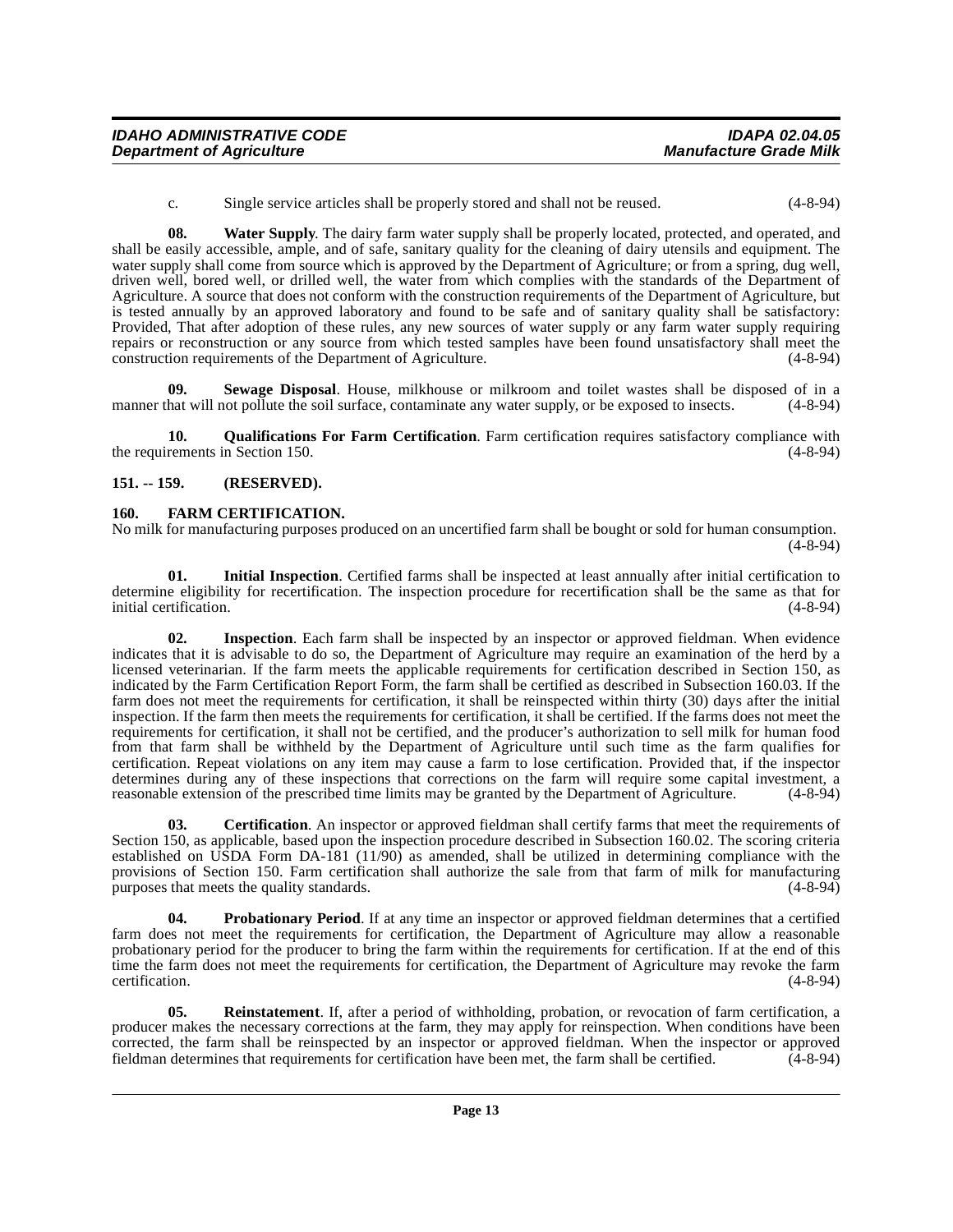#### <span id="page-13-0"></span>**161. -- 299. (RESERVED).**

#### <span id="page-13-2"></span><span id="page-13-1"></span>**300. METHODS OF ANALYSIS.**

All milk or cream purchased in or from the state of Idaho at a purchase price based upon or determined by weight and the milkfat, protein or solids non fat content thereof, shall be tested for milkfat protein or solids non fat under the methods approved by the latest edition of "The Methods of Analysis of the Association of Official Analytical  $Chemists"$ .  $(7-1-93)$ 

**01.** Methods Of Testing. The methods of testing milk and cream for sale recognized by the state of Idaho are: (7-1-93) Idaho are: (7-1-93)

<span id="page-13-3"></span>a. The Babcock test in the above named work, Section 15.030. (7-1-93)

b. Solids not fat to be determined by subtracting the results of the Babcock test, Section 15.030, from solids test, Section 15.014, of the same work. (7-1-93) the total solids test, Section  $15.014$ , of the same work.

c. Butterfat testing by light transmission as set forth in the same work. (7-1-93)

i. The latest edition of the manufacturer's operation manual shall be available at all times in ion with the instrument, and the procedures therein shall be followed.  $(7-1-93)$ conjunction with the instrument, and the procedures therein shall be followed.

ii. A constant flow voltage regulator must be supplied if the instrument does not have one. If an regulator is supplied, it must be installed immediately ahead of the instrument. (7-1-93) external regulator is supplied, it must be installed immediately ahead of the instrument.

iii. The calibration of the instrument may be checked by the Babcock method or the ether fat extraction method. If the Babcock method is used, a total of ten (10) or more individual tests will be run on the Babcock tester and the same samples run on the instrument. The mathematical average of the tests will be used to adjust the instrument. If the ether extraction method is used, a total of four samples will be run on the Mojonnier and on the instrument. The mathematical average of the four tests shall be used to adjust the instrument. The variation average between the Babcock or Mojonnier and the instrument shall not exceed fifteen thousandths percent (.015%). (7-1-93)

At the beginning of each testing day and after each thirty (30) tests during the testing period, a pilot sample of homogenized milk of a known butterfat content shall be tested on the instrument and the results recorded on the permanent test record. If there is a variation of four hundredths percent (.04%), the instrument must be rinsed thoroughly with versene solution and the instrument checked for zero setting in order to get agreement on the test of the standard. At least three (3) standard checks must then be run and if the average is in excess of four hundredths percent (.04%), the instrument must be recalibrated. If after the three standard checks are run and the instrument recalibrated, then all samples run after the last check sample must be retested. The results of the rechecks will become official. When any sample varies in butterfat content by more than two percent (2%) from the sample preceding it through the instrument, there shall be an immediate retest and the second test shall be the one recorded.  $(7-1-93)$ 

The samples used for calibration shall include samples in butterfat ranges normally comprised in the milk or cream purchased. These samples shall be prepared in the same manner as samples upon which producer<br>(7-1-93) payments are to be based.

vi. All calibration results and check test for initial or subsequent calibration shall be recorded in the original record book and all tests for checking accuracy of calibration shall be recorded in the original record book.

(7-1-93)

vii. The laboratory record shall be kept in a permanently bound record book in chronological order in the laboratory where the tests are made. Such record book shall be known as the original record. Entries shall be dated and subscribed to by the person making the determination and shall be kept for not less than one (1) year following test.  $(7-1-93)$ test.  $(7-1-93)$ 

viii. Fresh samples of milk to be used where composite samples are not prepared shall be taken in the manner prescribed and approved by the Department of Agriculture. Composite samples, if used, shall be preserved,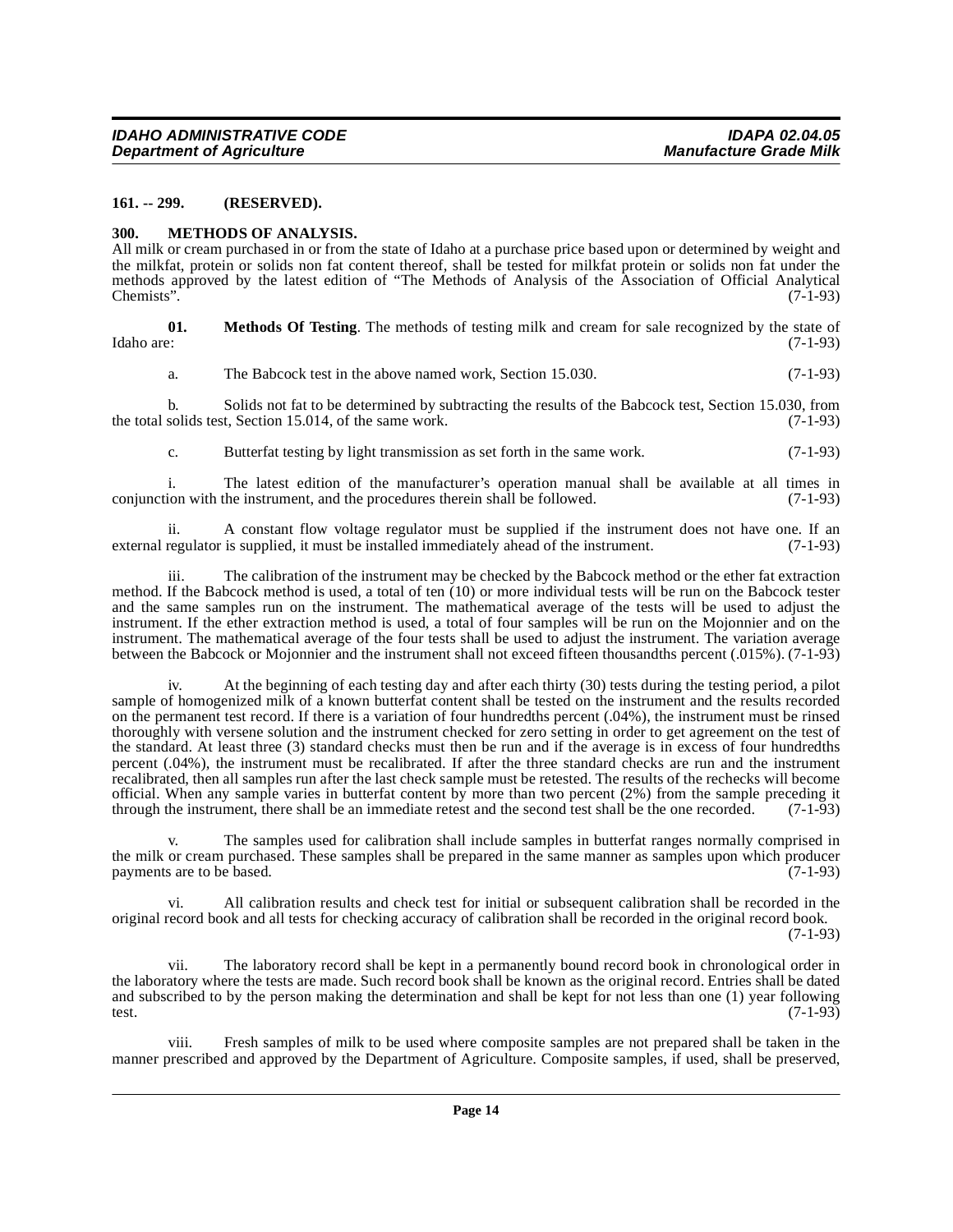with not more than one percent (1%) by weight of sample, of Potassium Bichromate or any equally approved preservative. No mercury compound. (7-1-93) preservative. No mercury compound.

ix. The minimum sample for use by the light transmission method for fat both fresh and preserved samples. If fresh samples are the basis for payment, then the samples shall be from fresh milk. (7-1-93)

x. After making the fresh milk fat tests and the results being normal, the samples may be discarded. (7-1-93)

xi. All milk samples shall be tempered to ninety (90) Degrees  $F$  - one hundred (100) Degrees  $F$  in a controlled water bath which is provided with an accurate thermometer or a thermostatically controlled, enclosed, hot air bath at ninety (90) Degrees  $\hat{F}$  - one hundred (100) Degrees F. (7-1-93)

No person shall test milk by the light transmission method where the results are used as a payment for butterfat therein, unless licensed as a Babcock tester and is qualified to operate the instrument by the manufacturer's standards. (7-1-93) manufacturer's standards.

<span id="page-14-3"></span>**02. Methods Of Payment**. Methods of payment for butterfat shall be made by daily extensions of weight and butterfat or by the random stratified testing procedure. The stratified testing procedure shall be as follows: (7-1-93)

a. A minimum of three (3) tests per pay period must be used to calculate the pay test on a two (2) pay per month basis, or six (6) tests per pay period for monthly pay purposes.  $(7-1-93)$ periods per month basis, or six  $(6)$  tests per pay period for monthly pay purposes.

b. The dates on which samples are to be tested are to be determined by the plant manager and the quality control manager or production supervisor. The dates are to be recorded in a log book for the month prior to testing. If routes are to be tested on different days, the dates by individual routes are to be recorded in a log book. The book is to be kept in a locked place available to management personnel only. Under no circumstances shall the dates of testing be made known in advance to anyone other than management personnel. Lab personnel are to be notified on the days the tests are to be made which routes are to be tested. (7-1-93) the days the tests are to be made which routes are to be tested.

<span id="page-14-2"></span>c. To insure proper stratified random sampling one (1) sample is to be tested each five (5) days. (7-1-93)

d. Samples will be collected from every producer's shipment or delivery of milk. These samples shall ted on Saturdays, Sundays, and holidays as the normal-random sampling procedure. (7-1-93) be collected on Saturdays, Sundays, and holidays as the normal-random sampling procedure.

**03. Infrared Milk Analyzer (I.R.M.A.)**. The latest edition of the manufacturer's operational manual shall be available at all times in conjunction with the operation of the Milk Analyzer and the procedures therein shall be followed. The instrument performance shall therefore conform to the accepted Standard Methods specification as outlined in the latest Journal of the A.O.A.C. (7-1-93)

#### <span id="page-14-0"></span>**301. -- 349. (RESERVED).**

#### <span id="page-14-5"></span><span id="page-14-1"></span>**350. STANDARDS FOR BULK MILK HAULERS.**

<span id="page-14-4"></span>**01. Permits**. All milk haulers must possess a permit issued by the Department of Agriculture. The permit shall cost twenty-five dollars (\$25) and will be issued to the applicant after a training session on proper procedures and successfully passing an examination administered by the Department of Agriculture. (4-8-94)

a. No permit will be issued unless a score of seventy percent (70%) or better is made on the examination. (7-1-93)

b. A Training and refresher course conducted by the Idaho Department of Agriculture will be given in a once each year. (7-1-93) each area once each year.

c. Every holder of a permit must attend a training and refresher course every third year. (4-8-94)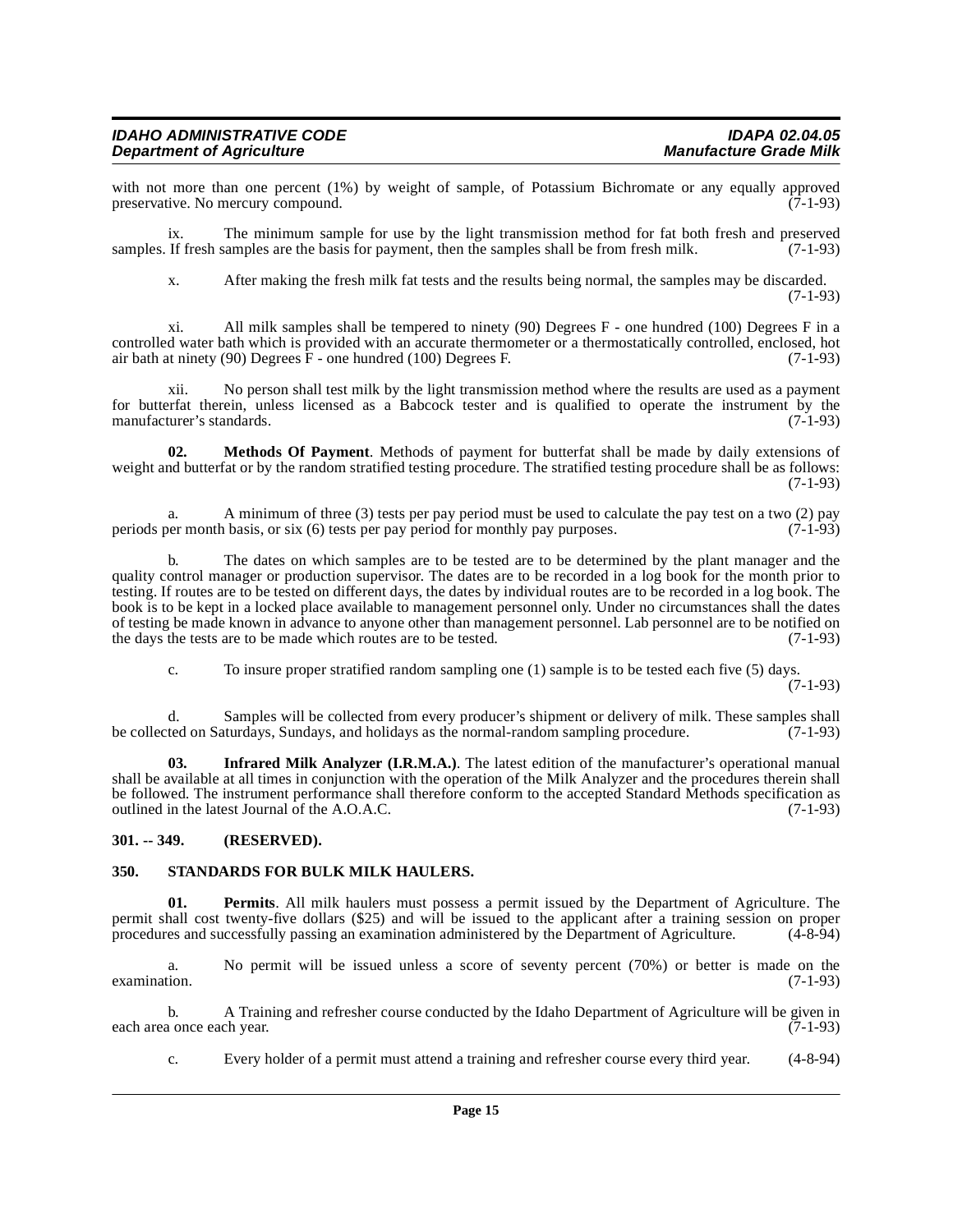d. Each new prospective bulk milk hauler must immediately apply to the Department of Agriculture for a permit. A date will be set for a special training and licensing session and upon satisfactory completion, a Hauler and Samplers permit will be issued. (7-1-93) and Samplers permit will be issued.

e. A substitute hauler in case of emergency can haul milk for three (3) days without a permit providing the state regulatory official has been notified and the substitute hauler is given some instruction. At the end of three  $(3)$  days the substitute hauler must apply for a permit.  $(7-1-93)$ 

<span id="page-15-2"></span>**Adulteration**. If the truck is left unattended, bulk milk haulers shall affix a seal or lock on all rs, and doors to protect the milk from possible adulteration. (7-1-93) tanker ports, covers, and doors to protect the milk from possible adulteration.

**03. Authorization**. No hauler shall grade, measure or sample his own milk without written authorization from the processor receiving the milk.  $(7-1-93)$ 

<span id="page-15-5"></span><span id="page-15-4"></span>**04.** Permit Revocation. The permit may be revoked if: (7-1-93)

a. The hauler fails to grade milk in a farm bulk tank to its odor and appearance and fails to reject all milk which is abnormal in odor or flavor or that contains visible garget or other extraneous matter. (7-1-93)

b. The hauler does not accurately take and record the temperature of milk or if he fails to reject the xcess of forty-five (45) Degrees F. milk in excess of forty-five  $(45)$  Degrees F.

c. The hauler fails to wash his hands before he proceeds to measure and sample the milk. (7-1-93)

d. The hauler fails to follow acceptable procedures in measuring the amount of milk in the bulk tank or if he does not, immediately after taking the reading convert the reading to pounds or gallons using the chart of the tank manufacturer and record it on duplicate forms, with one (1) copy to be posted in the milk house and one (1) transmitted to the dairy plant.

f. The hauler fails to agitate the milk for at least five (5) minutes in bulk tanks less than one thousand  $(1,000)$  gallons and ten minutes in tanks over one thousand  $(1,000)$  gallons before taking a sample or if he withdraws any part of the milk from the tank before the sample is taken.  $(7-1-93)$ any part of the milk from the tank before the sample is taken.

The hauler does not take a sample for butterfat testing and/or bacterial analysis in an approved matter, or sufficient size, in an approved container properly labeled, and cool and maintain the sample between thirtytwo (32) Degrees F - forty (40)  $\overline{F}$ . (7-1-93)

g. The hauler rinses the bulk tank before disconnecting and capping the hose. (7-1-93)

h. The hauler siphons milk from milk cans, water troughs or other containers other than the bulk tank. Milk poured into the bulk tank from other than regular milking machine pails will not be allowed. (7-1-93)

#### <span id="page-15-0"></span>**351. -- 399. (RESERVED).**

#### <span id="page-15-6"></span><span id="page-15-1"></span>**400. STANDARDS OF IDENTITY FOR FROZEN DESSERTS AND FROZEN NOVELTIES.**

<span id="page-15-3"></span>**01. Authority**. The standards set forth herein are promulgated pursuant to Section 37-1201, Idaho (7-1-93) Code. (7-1-93)

**02. Definitions**. For purposes of these rules, the standards of identity for ice cream and frozen custards, ice milk, sherbet and water ices are as defined in Section 135.3, Section 135.110, Section 135.120, Section 135.140 and Section 135.160, Part the Food and Drug Administration, United States Department of Health Education and Welfare, as set forth in Volume 21, Parts 100 to 199, Code of Federal Regulations, are by reference and adopted as amended. "Lite ice cream" or "light ice cream" shall comply with the provisions set forth for ice cream; provided it meets the following: (7-1-93) meets the following: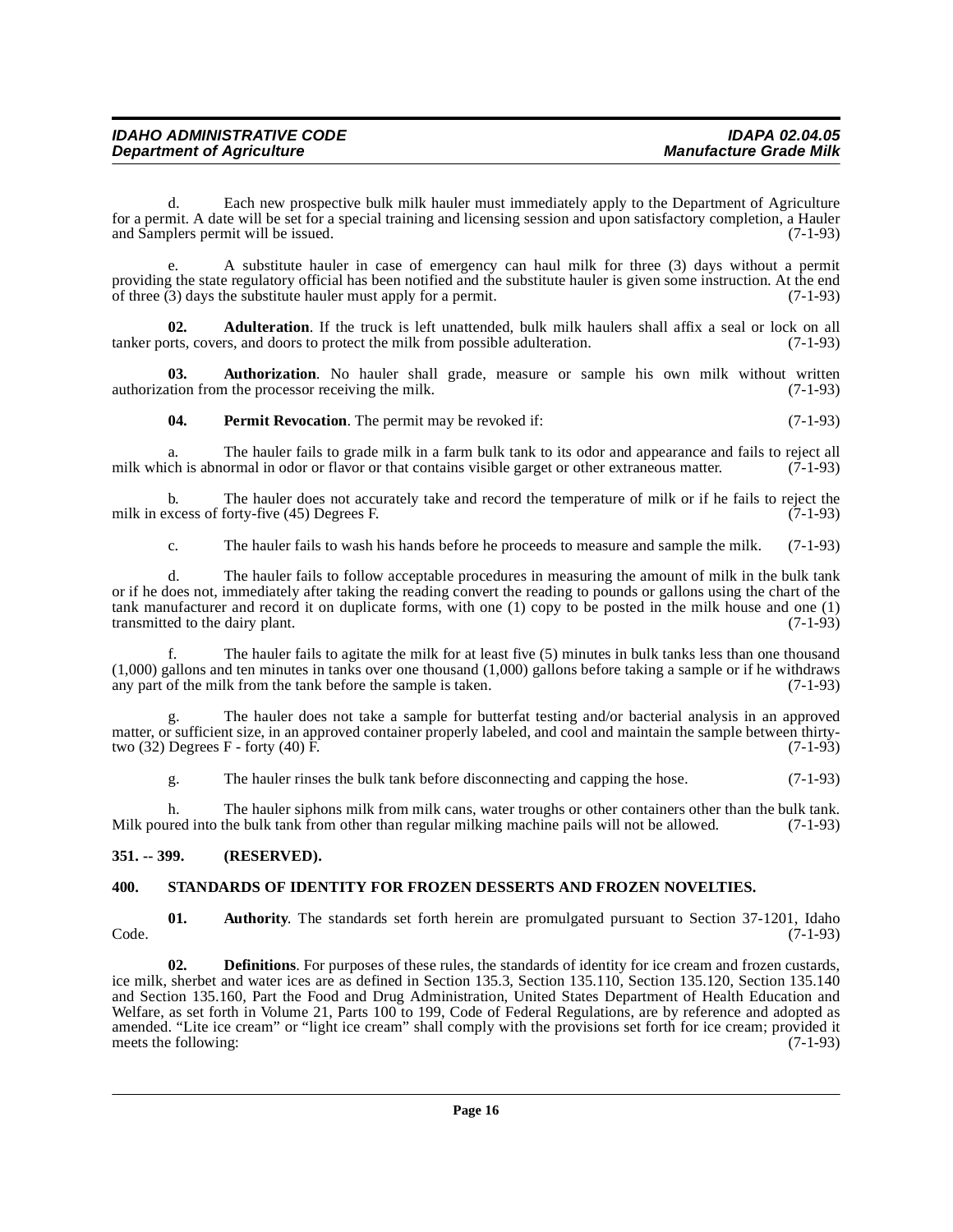a. "Lite ice cream" or "light ice cream" shall contain not less than five percent (5%) milkfat. (7-1-93)

b. The total amount of milkfat shall not exceed four and twenty-five hundreths (4.25) grams per four e serving. (7-1-93)  $(4)$  ounce serving.

c. Total milk solids shall be at least eleven percent (11%). (7-1-93)

d. "Lite ice cream" or "light ice cream" shall contain not less than one and three-tenths  $(1.3)$  pounds olids to the gallon and weigh not less than four  $(4)$  pounds to the gallon.  $(7-1-93)$ of total solids to the gallon and weigh not less than four  $(4)$  pounds to the gallon.

e. "Lite ice cream" or "light ice cream" shall be labeled as such. Further descriptive or non-deceptive labeling may be permitted.

f. All labels shall be submitted to and approved by the Idaho Department of Agriculture prior to sale or offering for sale of any "lite ice cream" or "light ice cream". (7-1-93)

<span id="page-16-3"></span>**03. Frozen Yogurt Dessert Mix**. Frozen yogurt dessert mix is the food prepared from milk, with or without added milk solids, flavoring or seasoning and which has been pasteurized and afterwards fermented by one or more strains of Lactobacillus Bulgaricus, including yogurt strains Streptococcus Thermophilus and Lactobacillus Acidophilus. It shall be free of molds, yeasts, and other fungi, as well as other objectionable bacteria which may impair the quality of the product. Mature, clean and wholesome fruit or approved flavors may be added for fruit, fruit flavored or flavored vogurts. (7-1-93) flavored or flavored yogurts.

a. Frozen yogurt dessert mix shall contain not less than three and twenty-five hundreths percent (3.25%) milkfat. (7-1-93)

b. The milkfat may be reduced to not less than two and eight-tenths percent (2.8%) in flavored products. (7-1-93)  $p_{\text{p}}$  products.  $(7-1-93)$ 

c. The solids not fat in frozen yogurt dessert shall be not less than nine percent (9%) and the total t less than twenty-three percent (23%). (7-1-93) solids not less than twenty-three percent  $(23%)$ .

d. The weight of the frozen yogurt dessert mix shall be not less than five (5) pounds per gallon.

(7-1-93)

e. Harmless, edible stabilizers may be added not to exceed six-tenths percent (.6%). (7-1-93)

- f. Addition of sugar is optional. (7-1-93)
- <span id="page-16-2"></span><span id="page-16-1"></span>g. The freezing and air incorporation shall not exceed sixty percent (60%) by volume of the product. (7-1-93)

**04. Frozen Yogurt Dessert**. Frozen yogurt dessert is a frozen product produced from a frozen yogurt dessert mix identified in Subsection 400.03 and which complies with all the identity standards herein contained.

(7-1-93)

**05. Frozen Lowfat And Nonfat Yogurt Dessert**. Frozen lowfat yogurt dessert shall be the same as frozen yogurt dessert except it shall contain not more than two percent (2%) milkfat with the addition of fruit. Frozen nonfat yogurt dessert shall be the same as frozen yogurt dessert except that it shall contain not more than five tenths percent (.5%) milkfat. (7-1-93) percent  $(.5\%)$  milkfat.

**06. Dietetic Or Dietary Frozen Dessert**. Dietetic or dietary frozen dessert is the food prepared from the same ingredients and in the same manner as ice cream except that: (7-1-93)

<span id="page-16-0"></span>a. The optional sweetening ingredients shall be low calorie or non-caloric sweetening agent. (7-1-93)

b. The milkfat content shall be not less than five-tenths percent (.5%) nor more than two percent (2%)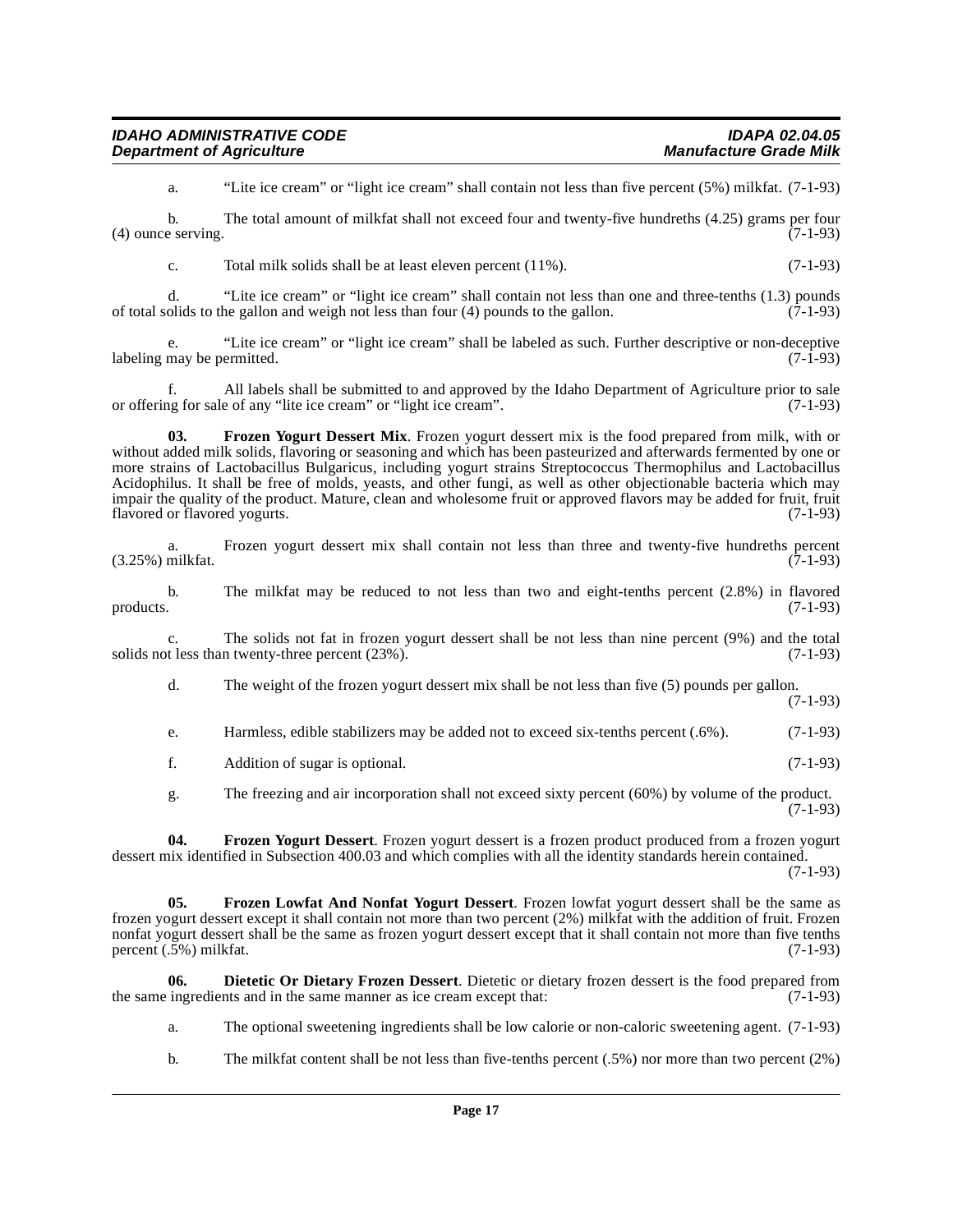<span id="page-17-1"></span>

| by weight.             |     |                                                                                                                                                                                                                                                                                                                                             | $(7-1-93)$ |
|------------------------|-----|---------------------------------------------------------------------------------------------------------------------------------------------------------------------------------------------------------------------------------------------------------------------------------------------------------------------------------------------|------------|
|                        | c.  | The total milk solids shall be not less than twelve percent $(12%)$ by weight.                                                                                                                                                                                                                                                              | $(7-1-93)$ |
|                        | d.  | The content of total food solids shall be not less than twenty-eight percent (28%) by weight or one<br>and four-tenths $(1.4)$ pounds per gallon.                                                                                                                                                                                           | $(7-1-93)$ |
| gallon.                | e.  | The weight of the finished product shall be not less than four and one-half $(4\ 1/2)$ pounds per                                                                                                                                                                                                                                           | $(7-1-93)$ |
|                        | f.  | The name of the product is Dietetic Frozen Dessert or Dietary Frozen Dessert.                                                                                                                                                                                                                                                               | $(7-1-93)$ |
|                        | g.  | In addition to the labeling requirements of Section 37-1202, Idaho Code, labeling shall be in<br>accordance with applicable Federal requirements.                                                                                                                                                                                           | $(7-1-93)$ |
|                        | h.  | Dietetic or dietary frozen dessert shall be sold only in packages of one-half $(1/2)$ gallon or less.                                                                                                                                                                                                                                       | $(7-1-93)$ |
|                        | i.  | Dietetic or dietary frozen dessert shall not be sold as novelties.                                                                                                                                                                                                                                                                          | $(7-1-93)$ |
|                        | 07. | Milk Shake Base. Milk shake base is the food prepared from the same ingredients and in the same<br>manner as ice milk except that:                                                                                                                                                                                                          | $(7-1-93)$ |
|                        | a.  | Its milkfat content is not less than two percent $(2%)$ by weight.                                                                                                                                                                                                                                                                          | $(7-1-93)$ |
|                        | b.  | Its content of milk solids not fat is not less than eleven percent $(11\%)$ by weight.                                                                                                                                                                                                                                                      | $(7-1-93)$ |
|                        | c.  | The total food solids is not less than twenty-five percent $(25%)$ by weight.                                                                                                                                                                                                                                                               | $(7-1-93)$ |
| does not apply.        | d.  | The provision for reduction in milkfat and total milk solids by the addition of bulky ingredients                                                                                                                                                                                                                                           | $(7-1-93)$ |
|                        | e.  | No person except a manufacturer of frozen dessert mix or frozen dessert shall reduce the percentage<br>by weight of milkfat by the addition of any milk product.                                                                                                                                                                            | $(7-1-93)$ |
| ice cream except that: | 08. | Lowfat Frozen Dairy Dessert And Nonfat Dairy Dessert. Lowfat frozen dessert is the food<br>prepared by freezing while stirring a pasteurized mix prepared from the same ingredients and in the same manner as                                                                                                                               | $(7-1-93)$ |
|                        | a.  | Its content of milkfat is more than five-tenths percent $(.5%)$ but not more than two percent $(2%)$ .                                                                                                                                                                                                                                      | $(7-1-93)$ |
|                        |     | It shall contain not less than twelve percent $(12%)$ total milk solids not including milk components<br>which may be added as ingredients.                                                                                                                                                                                                 | $(7-1-93)$ |
|                        | c.  | The weight per gallon of frozen product is not less than four and five-tenths $(4.5)$ pounds. $(7-1-93)$                                                                                                                                                                                                                                    |            |
|                        | d.  | Its content of food solids per frozen gallon shall be not less than one and three-tenths (1.3) pounds.                                                                                                                                                                                                                                      | $(7-1-93)$ |
| dairy dessert".        | 09. | Nonfat Frozen Dairy Dessert. Nonfat frozen dairy dessert shall meet all the requirements of<br>lowfat frozen dessert except the milkfat content shall be less than five-tenths (.5%) by weight. The product shall be<br>labeled in the same manner as lowfat frozen dairy dessert except the name of the food which shall be "nonfat frozen | $(7-1-93)$ |

<span id="page-17-3"></span><span id="page-17-2"></span><span id="page-17-0"></span>

|  | <b>Nondairy Frozen Dessert.</b> |  | $(7-1-93)$ |  |  |
|--|---------------------------------|--|------------|--|--|
|--|---------------------------------|--|------------|--|--|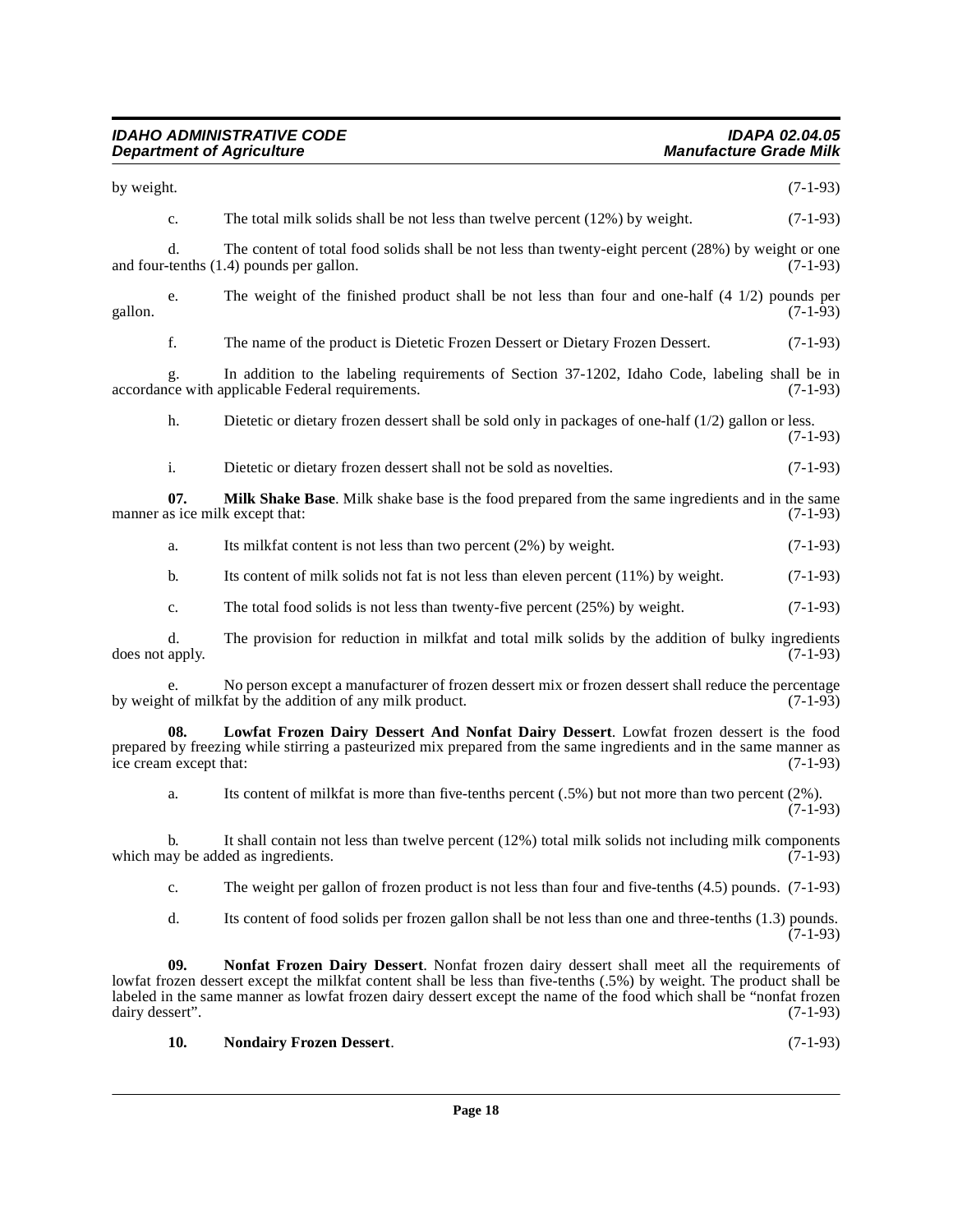| <b>IDAHO ADMINISTRATIVE CODE</b> | <b>IDAPA 02.04.05</b>         |
|----------------------------------|-------------------------------|
| <b>Department of Agriculture</b> | <b>Manufacture Grade Milk</b> |

a. Nondairy frozen dessert is the food which is prepared by freezing, while stirring, a nondairy frozen dessert mix composed of one (1) or more of the optional characterizing ingredients specified in Subsection 400.10.b. sweetened with one (1) or more of the optional sweetening ingredients specified in Subsection 400.10.c. The nondairy product, with or without water added, may be seasoned with salt. One (1) or more of the ingredients specified in Subsection 400.10.d. may be used. Pasteurization is not required. (7-1-93)

b. The optional flavoring ingredients referred to in Subsection 400.10.a., are natural and artificial flavoring and characterized food ingredients. (7-1-93)

The optional sweetening ingredients referred to in Subsection 400.10.a. are sugar (sucrose), dextrose, invert sugar paste or syrup), glucose syrup, dried glucose syrup, corn sweetener, dried corn sweetener, malt syrup, malt extract, dried malt extract, maltose syrup and dried maltose syrup. (7-1-93) syrup, malt extract, dried malt syrup, dried malt extract, maltose syrup and dried maltose syrup.

The optional ingredients referred to in Subsection 400.10.a. are caseinates, hydrogenated vegetable oil, dipotassium phosphate, coloring, mono and diglycerides or polysorbates and other safe and suitable thickening agents.  $(7-1-93)$ 

e. Such non dairy frozen desserts are deemed "processed" when manufactured as a dry powdered mix. The addition of water is the manner in which such nondairy frozen desserts are served. (7-1-93)

<span id="page-18-7"></span>**11. Labeling**. Each of the products identified in Subsections 400.02 through 400.10 shall be labeled as provided in Section 37-1202, Idaho Code. In addition, each container shall bear an identifiable code so as to identify the lot and/or date in which the product was manufactured.  $(7-1-93)$ the lot and/or date in which the product was manufactured.

<span id="page-18-4"></span>**12. Coliform Standard**. Compliance with the coliform standard shall be deemed to have been met if the number of coliform organisms does not exceed ten  $(10)$  per gram per sample in more than two  $(2)$  of the last five  $(5)$  samples. No enforcement action shall be taken if the last sample is within the standard.  $(7-1-$ (5) samples. No enforcement action shall be taken if the last sample is within the standard.

<span id="page-18-2"></span>**13. Bacteria Standard**. Compliance with the bacteria standard shall be deemed to have been met if the number of bacteria per gram does not exceed twenty thousand (20,000) bacteria per gram per sample in more than two (2) of the last five (5) samples. (7-1-93) two (2) of the last five  $(5)$  samples.

<span id="page-18-8"></span>**14. Licensed Manufacturers**. All frozen dessert mixes except nondairy frozen dessert shall be secured from a licensed manufacturer and shall be manufactured into a semifrozen state without adulteration. Freezing device salvage shall not be reused as a mix.

<span id="page-18-9"></span>**15. Violations**. The Director of the Idaho Department of Agriculture or the Director's authorized representative shall issue and enforce a written stop sale order to the owner or custodian of any quantity of frozen desserts or frozen novelties which have in violation of Title 37 Chapters 3, 4, 5, 6, 7, 8, 9, 10, 11 Idaho Code, or regulations adopted pursuant thereto. Disposition of products not in compliance shall be at the discretion of the Director. (7-1-93)

<span id="page-18-0"></span>**401. -- 499. (RESERVED).**

#### <span id="page-18-1"></span>**500. IDAHO STANDARDS FOR WHEY BUTTER.**

#### <span id="page-18-6"></span><span id="page-18-5"></span>**01. Definition**. (7-1-93)

a. Whey Butter: The food product made by gathering the fat of fresh or ripened whey cream separated from cheese whey formed into a mass, with or without added cream obtained from milk, which also contains a small portion of other whey or milk constituents, with or without the addition of salt or a harmless coloring matter. Whey butter shall be clean and non-rancid and shall contain not less than eighty percent (80%) butter fat. For the purposes of these rules whey butter shall be pasteurized. (7-1-93)

b. Whey Cream: That portion of whey rich in milk fat which is separated from whey. (7-1-93)

#### <span id="page-18-3"></span>**02. Basis For Determining The Acceptability Of Whey Butter**. The acceptability of whey butter is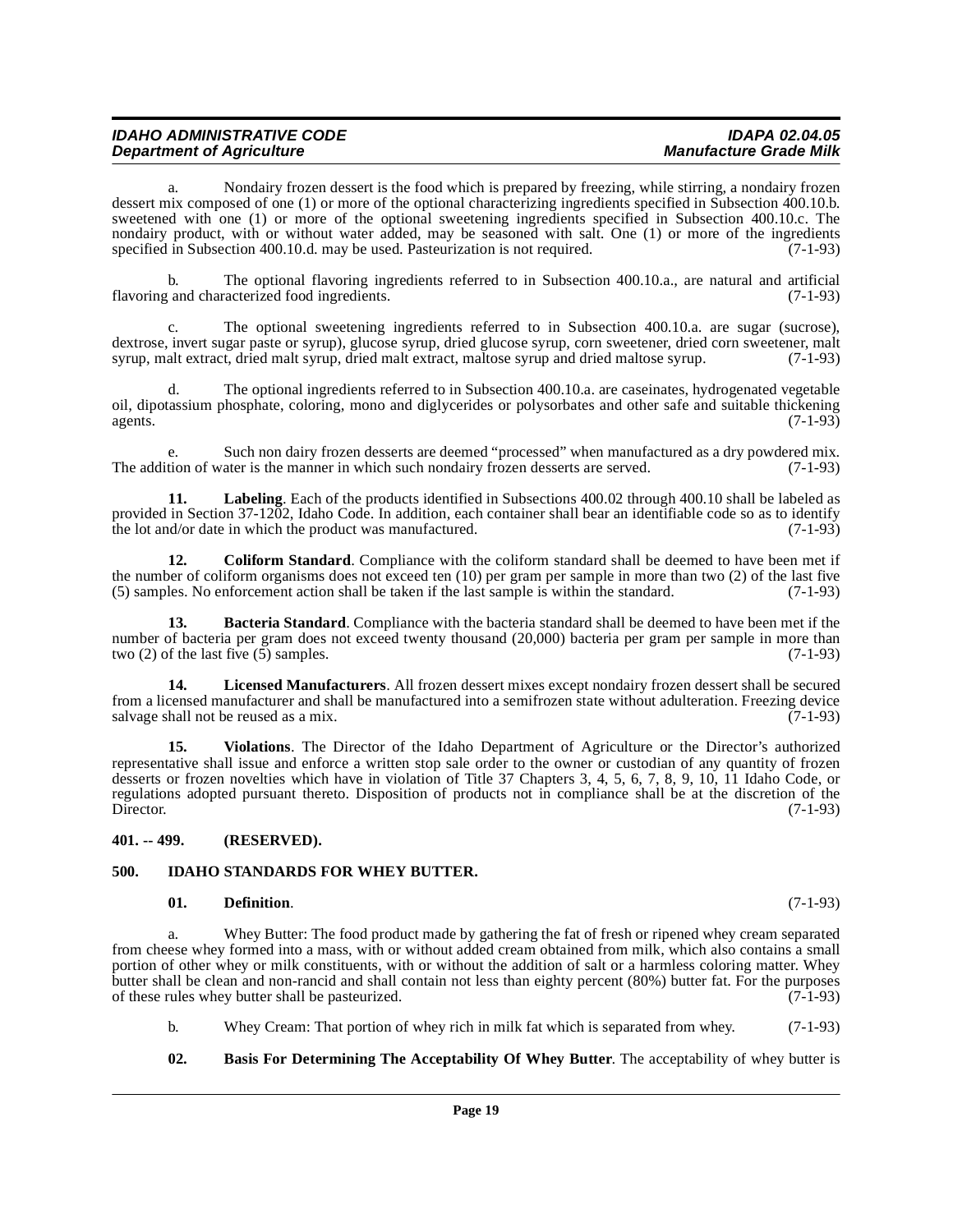determined on the basis of classifying first the flavor characteristics and then the characteristics in body, color and salt. Flavor is the basic quality factor in grading whey butter and is determined organoleptically by taste and smell. The flavor characteristic is identified and together with it relative intensity, is rated according to the applicable classification. When more than one flavor characteristic is discernible in a sample of whey butter, the flavor classification of the sample shall be established on the basis of the flavor that carries the lowest rating. Body, color and salt characteristics are then noted and any defects are disrated in accordance with the established classification. Acceptability for the sample is then established in accordance with the flavor classification, subject to disratings for body, color and salt. When the disratings for body, color and salt exceed the permitted amount or if the flavor is not acceptable, the whey butter will not be allowed to be sold or distributed within the state of Idaho unless the packages are labeled as provided. (7-1-93)

<span id="page-19-1"></span>**03. Specifications For Acceptability Of Whey Butter**. Whey butter shall be free of foreign materials and visible mold. It shall possess a fine and highly pleasing whey butter flavor. May possess any of the following flavors to a slight degree: flat, malty, musty, neutralized, scorched, utensil, stale, and woody. May possess the following flavors to a definite degree: cooked, aged, bitter, coarse-acid, smothered, storage and old cream. May possess feed flavor to a pronounced degree. The permitted total disratings in body, color and salt characteristics are limited to one and one-half  $(1\ 1/2)$ .  $(7-1-93)$ 

<span id="page-19-3"></span>**04. Whey Butter Label Requirements**. It is hereby declared to be unlawful to sell or offer for sale any whey butter within the state of Idaho unless the wrappers and containers in which said butter is packaged are conspicuously labeled as herein provided: (7-1-93) conspicuously labeled as herein provided:

a. The name of the product shall be Whey Butter or Whey Cream Butter or "Butter made from whey cream".  $(7-1-93)$ 

b. The name of the product shall be placed on the principal display panel(s) and shall be of uniform prominence. (7-1-93) type and prominence.

c. The manufacturer identification number shall be conspicuously placed on each wrapper and r of whey butter. (7-1-93) container of whey butter.

d. Labels of whey butter sold or distributed within Idaho shall be approved by the director of the Department of Agriculture.

**05. Enforcement**. Whey butter which fails to meet flavor or body, color and salt requirements as defined in Section 500 may be sold or distributed within the state of Idaho, provided the word, "undergrade" is placed on the principal display panel(s) immediately preceding or following the product name and is of uniform type size and prominence. (7-1-93)

#### <span id="page-19-2"></span><span id="page-19-0"></span>**06. Table I -- CLASSIFICATION OF FLAVOR CHARACTERISTICS**.

| <b>Identified Flavors</b> | Acceptable | Unexceptable |
|---------------------------|------------|--------------|
| Flat                      | S          | D            |
| Malty                     | S          | D            |
| Musty                     | S          | D            |
| Neutralized               | S          | D            |
| Scorched                  | S          | D            |
| Utensil                   | S          | D            |
| Cooked                    | D          | P            |
| Aged                      | D          | P            |
| <b>Bitter</b>             | D          | P            |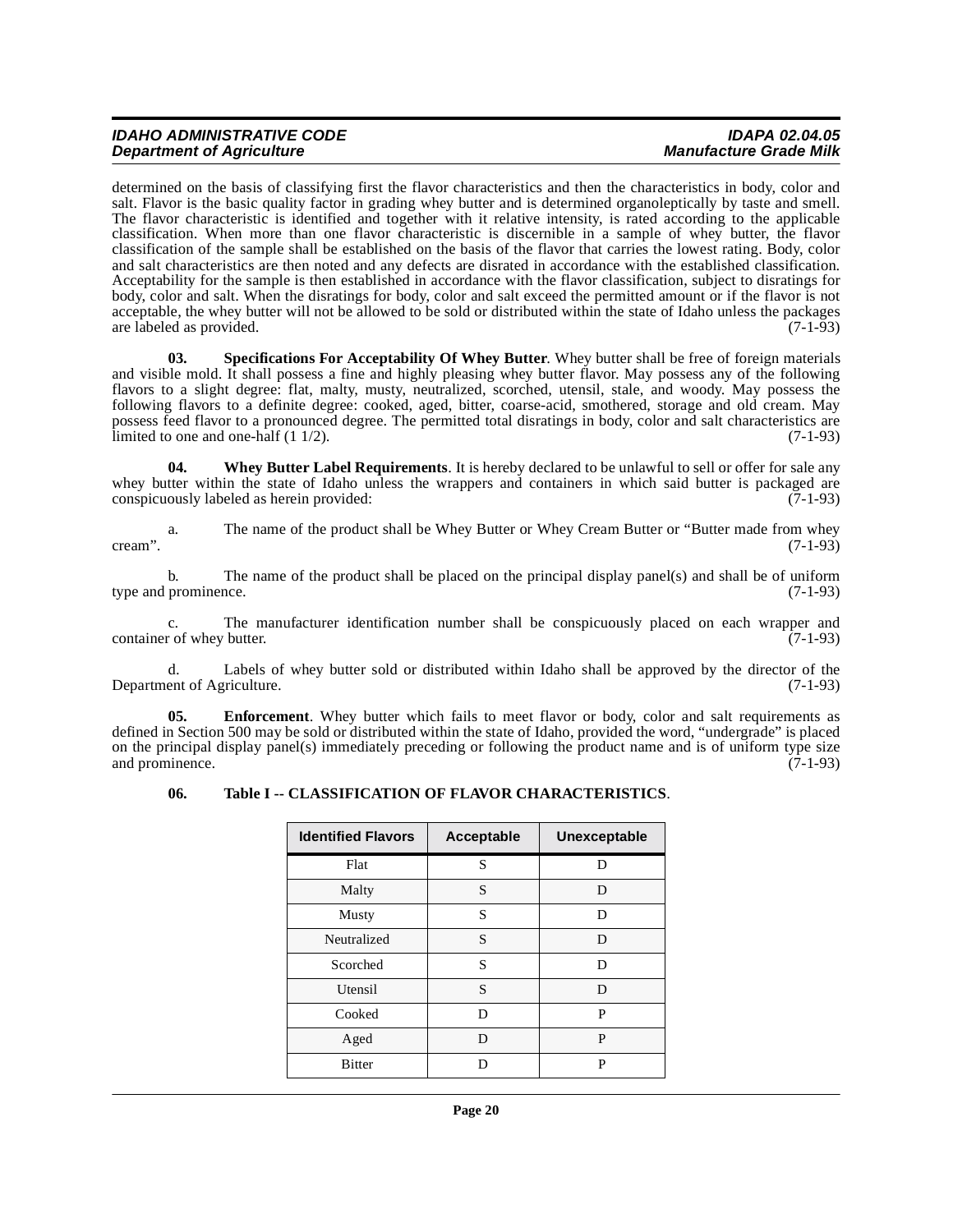#### **IDAHO ADMINISTRATIVE CODE IDAPA 02.04.05 Department of Agriculture Manufacture Grade Milk**

| <b>Identified Flavors</b> | Acceptable | Unexceptable |
|---------------------------|------------|--------------|
| Smothered                 |            |              |
| Storage                   |            |              |
| Old Creme                 |            | D            |
| Feed                      | р          |              |
| Acid                      |            | D            |
| Weed                      | S          |              |

(7-1-93)

### <span id="page-20-1"></span>**07. Table II -- CHARACTERISTICS AND DISRATINGS IN BODY, COLOR, AND SALT**.

| <b>Characteristics</b> | <b>Body Disratings</b> |                |   |
|------------------------|------------------------|----------------|---|
|                        | S                      | D              | Р |
| Crumbly                | 1/2                    | 1              |   |
| Gummy                  | 1/2                    | 1              |   |
| Leaky                  |                        | 1/2            | 1 |
| Mealy or grainy        |                        | 1/2            |   |
| Short                  |                        | 1/2            | 1 |
| Weak                   | 1/2                    |                |   |
| Sticky                 | 1/2                    | 1              |   |
| Ragged boring          |                        | $\overline{2}$ |   |

<span id="page-20-0"></span>

|                                           | S--Slight; D--Definite; P--Pronounced                                                               | $(7-1-93)$ |
|-------------------------------------------|-----------------------------------------------------------------------------------------------------|------------|
| 08.                                       | <b>Explanation Of Terms With Respect To Flavor, Intensity, And Characteristics:</b>                 | $(7-1-93)$ |
| a.                                        | Slight: Detected only upon critical examination.                                                    | $(7-1-93)$ |
| b.                                        | Definite: Detectable but not intense.                                                               | $(7-1-93)$ |
| c.                                        | Pronounced: Readily detectable and intense.                                                         | $(7-1-93)$ |
| d.                                        | Aged: Characterized by lack of freshness.                                                           | $(7-1-93)$ |
| e.                                        | Bitter: Astringent, similar to taste of quinine and produces a puckery sensation.                   | $(7-1-93)$ |
| $f_{\cdot}$<br>no indication of sourness. | Coarse-acid: Lacks a delicate flavor or aroma and is associated with an acid condition but there is | $(7-1-93)$ |
| g.                                        | Cooked (fine): Smooth, nutty-like character resembling a custard flavor.                            | $(7-1-93)$ |
| h.                                        | Feed: Aromatic flavor characteristic of feeds eaten by cows.                                        | $(7-1-93)$ |
| i.                                        | Flat: Lacks natural butter flavor.                                                                  | $(7-1-93)$ |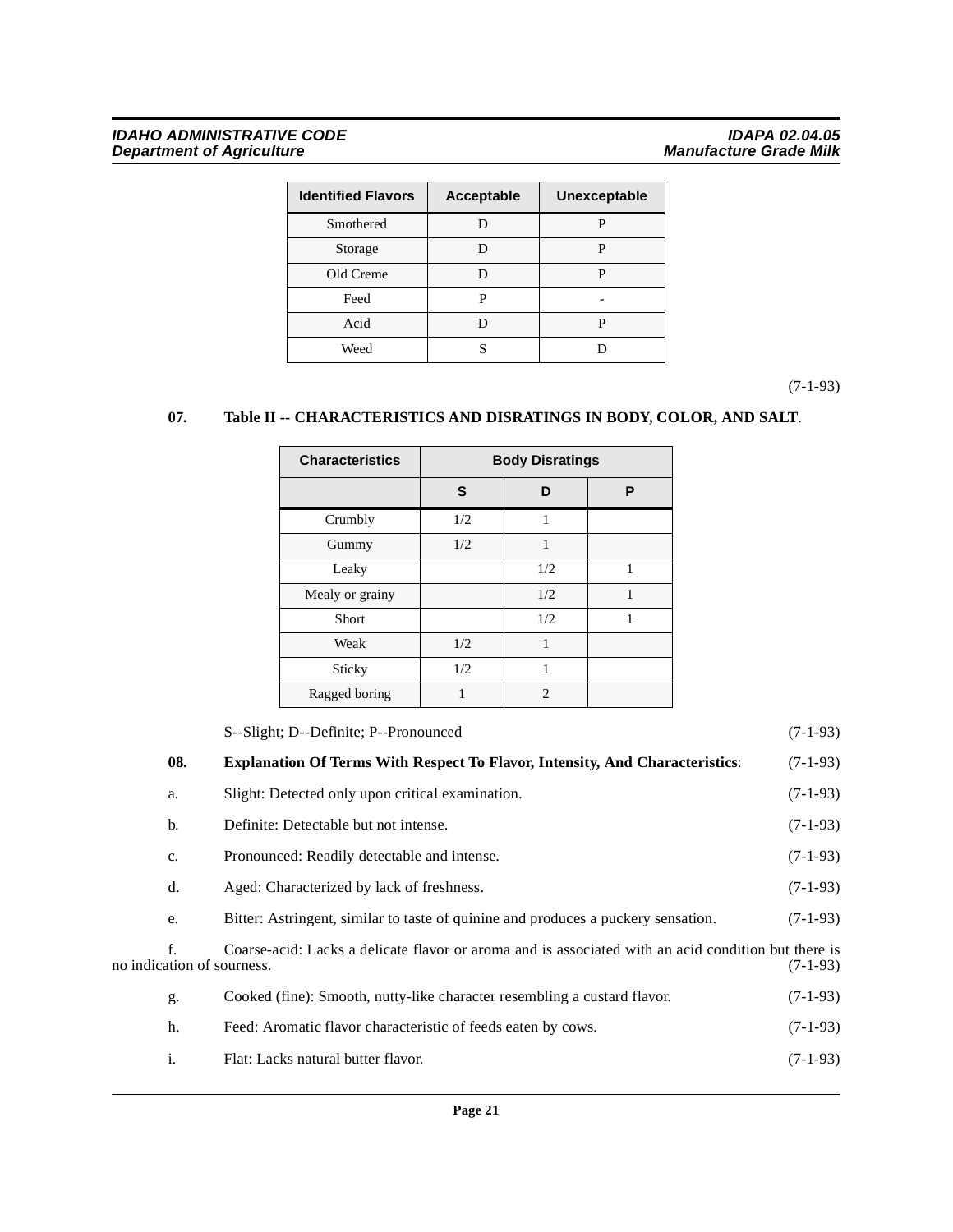|         | j.  | Malty: A distinctive, harsh flavor suggestive of malt.                                               | $(7-1-93)$ |  |
|---------|-----|------------------------------------------------------------------------------------------------------|------------|--|
|         | k.  | Musty: Suggestive of the aroma of a damp vegetable cellar.                                           | $(7-1-93)$ |  |
|         | 1.  | Neutralizer: Suggestive of a bicarbonate of soda flavor or the flavor of similar compounds. (7-1-93) |            |  |
| tongue. | m.  | Old Cream: Aged cream characterized by lack of freshness and imparts a rough aftertaste on the       | $(7-1-93)$ |  |
|         | n.  | Scorched: A more intensified flavor than cooked (coarse) and imparts a harsh aftertaste.             | $(7-1-93)$ |  |
|         | 0.  | Sour: Characterized by an acid flavor and aroma.                                                     | $(7-1-93)$ |  |
|         | p.  | Smothered: Suggestive of improperly cooled cream.                                                    | $(7-1-93)$ |  |
|         | q.  | Storage: Characterized by a lack of freshness and more intensified than "aged" flavor.               | $(7-1-93)$ |  |
|         | r.  | Utensil: A flavor suggestive of unclean cans, utensils and equipment.                                | $(7-1-93)$ |  |
|         | S.  | Weed: Aromatic flavor characteristic of the weeds eaten by cows.                                     | $(7-1-93)$ |  |
|         | 09. | <b>With Respect To Body:</b>                                                                         | $(7-1-93)$ |  |

<span id="page-21-0"></span>a. Crumbly: When a "crumbly" body is present the particles lack cohesion. The intensity is described as "slight" when the trier plug tends to break and the butter lacks plasticity; and "definite" when the butter breaks roughly or crumbles. (7-1-93) roughly or crumbles.

b. Gummy: Gummy-bodied-butter does not melt readily and is inclined to stick to the roof of the mouth. The intensity is described as "slight" when the butter tends to become chewy and "definite" when it imparts a gum-like impression in the mouth. (7-1-93) gum-like impression in the mouth.

Leaky: A "leaky" body is present when on visual examination there are beads of moisture on the surface of the trier plug and on the back of the trier or when slight pressure is applied to the butter on the trier plug. The intensity is described as "slight" when the droplets or beads of moisture are barely visible and about the size of a pinhead; "definite" when the moisture drops are somewhat larger or the droplets are more numerous and tend to run together; and "pronounced" when the leaky condition is so evident that drops of water drip from the trier plug.

(7-1-93)

d. Mealy or grainy: A "mealy" or "grainy" condition imparts a granular consistency when the butter is melted on the tongue. The intensity is described as "slight" when the mealiness or graininess is barely detectable on the tongue and "definite" when the mealiness or graininess is readily detectable. (7-1-93) the tongue and "definite" when the mealiness or graininess is readily detectable.

e. Ragged boring: A "ragged boring" body, in contrast to solid boring, is when a sticky-crumbly condition is presented to such a degree that a full trier of butter cannot be drawn. The intensity is described as "slight" when there is a considerable adherence "definite" when it is practically impossible to draw a full plug of the butter.

(7-1-93)

f. Short: The texture is short-grained, lacks plasticity and tends toward brittleness. The intensity is described as "slight" when the butter lacks pliability and tends to be brittle; and "definite" when sharp and distinct breaks form as pressure is applied against the plug. (7-1-93) breaks form as pressure is applied against the plug.

g. Sticky: When a "sticky" condition is present, the butter adheres to the trier as a smear and possesses excessive adhesion. The intensity is described as "slight" when the smear is present only on a portion of the back of the trier and "definite" when the trier becomes smeary throughout its length. (7-1-93) the trier and "definite" when the trier becomes smeary throughout its length.

h. Weak: A "weak" body lacks firmness and tends to be spongy. The intensity is described as "slight"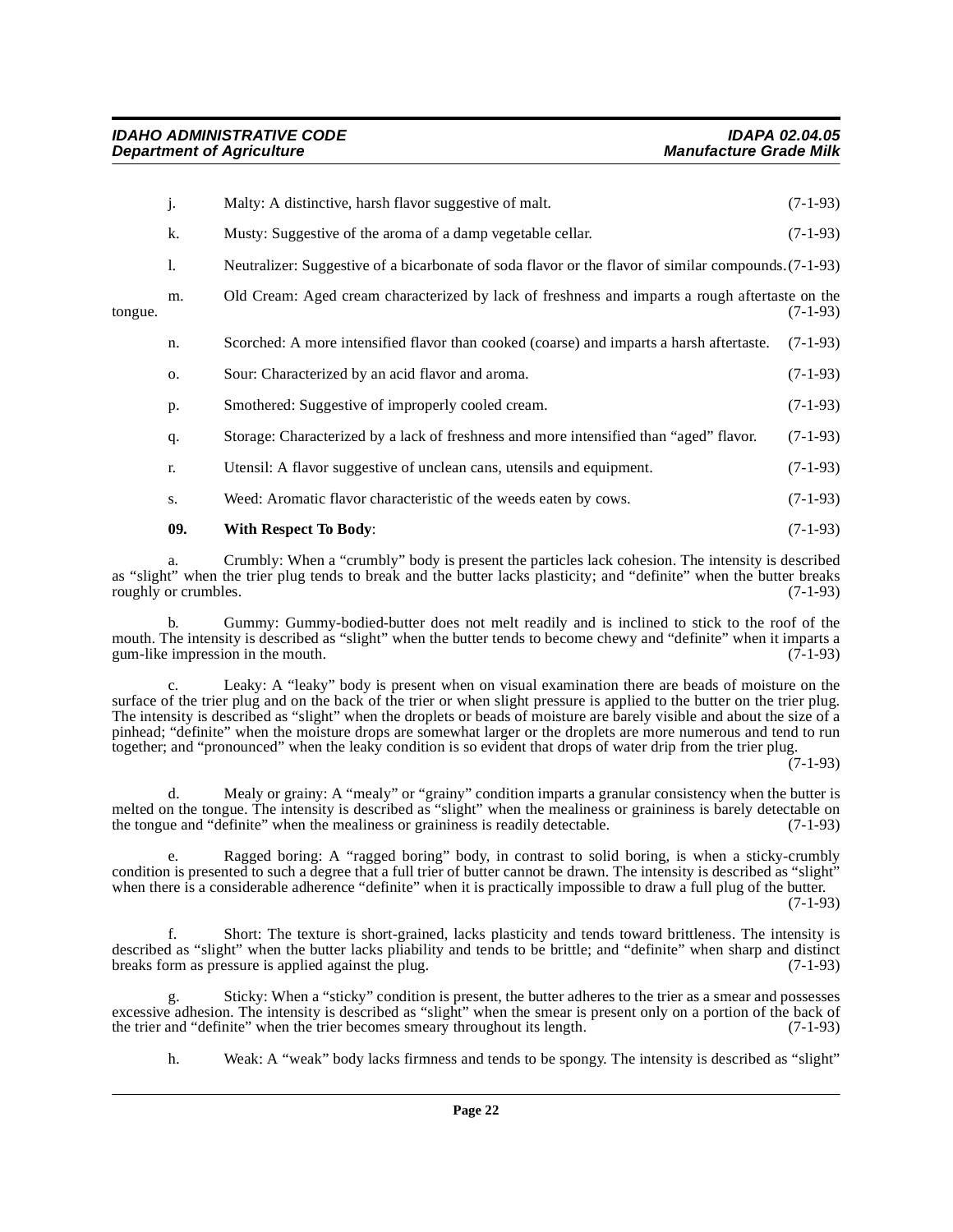#### **IDAHO ADMINISTRATIVE CODE IDAPA 02.04.05 Department of Agriculture**

when the plug of butter, under slight pressure, tends to depress and is not firm and compact; and "definite" when the plug of butter, under slight pressure, tends to depress easily and definitely lacks firmness and compactness. (7-1-93)

#### <span id="page-22-5"></span>**10. With Respect To Color**: (7-1-93)

a. Mottled: "Mottles" appear as a dappled condition with spots of lighter and deeper shades of yellow. The intensity is described as "slight" when the small spots of different shades of yellow, irregular in shape, are barely discernible on the plug of butter and "definite" when the mottles are readily discernible on the plug of butter.(7-1-93)

Specks: "Specks" usually appear in butter as small white or yellow spots, however, the latter may be of variable size. The intensity is described as "slight" when the spots are few in number and "definite" when they are noticeable in large numbers. (7-1-93) are noticeable in large numbers.

Streaked: "Streaked" color appears as light colored portions surrounded by more highly colored portions. The intensity is described as "slight" when only a few are present and "definite" when they are more numerous on the trier plug.  $(7-1-93)$ numerous on the trier plug.

d. Wavy: "Wavy" color in butter is an unevenness in the color that appears as waves of different shades of yellow. The intensity is described as "slight" when the waves are barely discernible and "definite" when they are readily noticeable on the trier plug. (7-1-93)

#### <span id="page-22-6"></span>**11. With Respect To Salt**: (7-1-93)

a. Sharp: "Sharp" salt is characterized by taste sensations suggestive of salt. The intensity is described as "slight" when the salt taste predominates in flavor; and "definite" when the salt taste distinctly predominates in flavor. (7-1-93) flavor. (7-1-93)

b. Gritty: A "gritty" salt condition is detected by the gritty feel of the grains of undissolved salt, imparting a sand-like feeling on the tongue. The intensity is described as "slight" when only a few grains of undissolved salt are detected and "definite" when the condition is more readily noticeable. (7-1-93)

#### <span id="page-22-0"></span>**501. -- 599. (RESERVED).**

#### <span id="page-22-3"></span><span id="page-22-1"></span>**600. NEW DAIRY PRODUCTS.**

<span id="page-22-2"></span>**01. General**. Upon request of any interested person, the Director of the Idaho Department of Agriculture may establish a temporary definition and standard for a new dairy product provided, all the following conditions exist: (7-1-93)

a. Research in the uses of milk and the products or by products of milk has developed a new dairy product for which no definition or standard is prescribed.  $(7-1-93)$ 

b. The new product cannot be produced or marketed because no definition in standard is prescribed for it.  $(7-1-93)$ 

c. The public interest would be served by the product. (7-1-93)

d. The quality, wholesomeness and manufacturing requirements of the dairy product are at least equal to established standards for similar dairy products. (7-1-93)

e. The product is labeled in accordance to F.D.A. guidelines for a food product and approved by Department of Agriculture. (7-1-93)

<span id="page-22-4"></span>**02. Permits**. The Director of the Department of Agriculture may issue a special permit to the manufacturer/distributor for the production and sale of a new dairy product(s). The fee for this permit shall be twenty five dollars (\$25) per dairy product. Such manufacturer/distributor shall be subject to the provisions of Title 37 Idaho Code and regulations adopted pursuant thereto applicable to milk plants and milk products.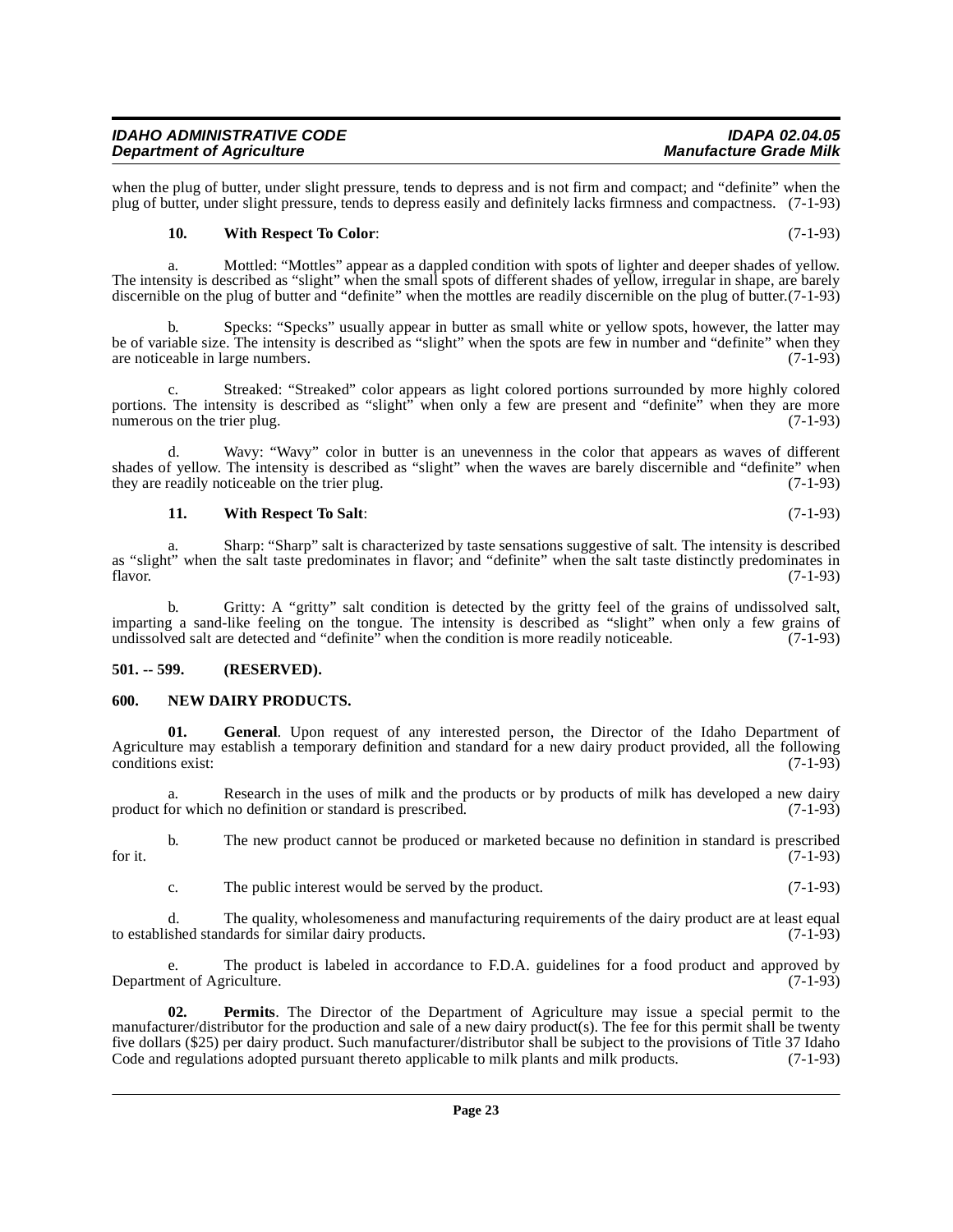<span id="page-23-1"></span>**03.** Expiration. After two (2) years from the date a temporary permit has been issued for a new dairy product(s), the Department of Agriculture shall promulgate rules to establish definitions and standards for the new, nonstandardized dairy product(s). (7-1-93)

<span id="page-23-0"></span>**601. -- 999. (RESERVED).**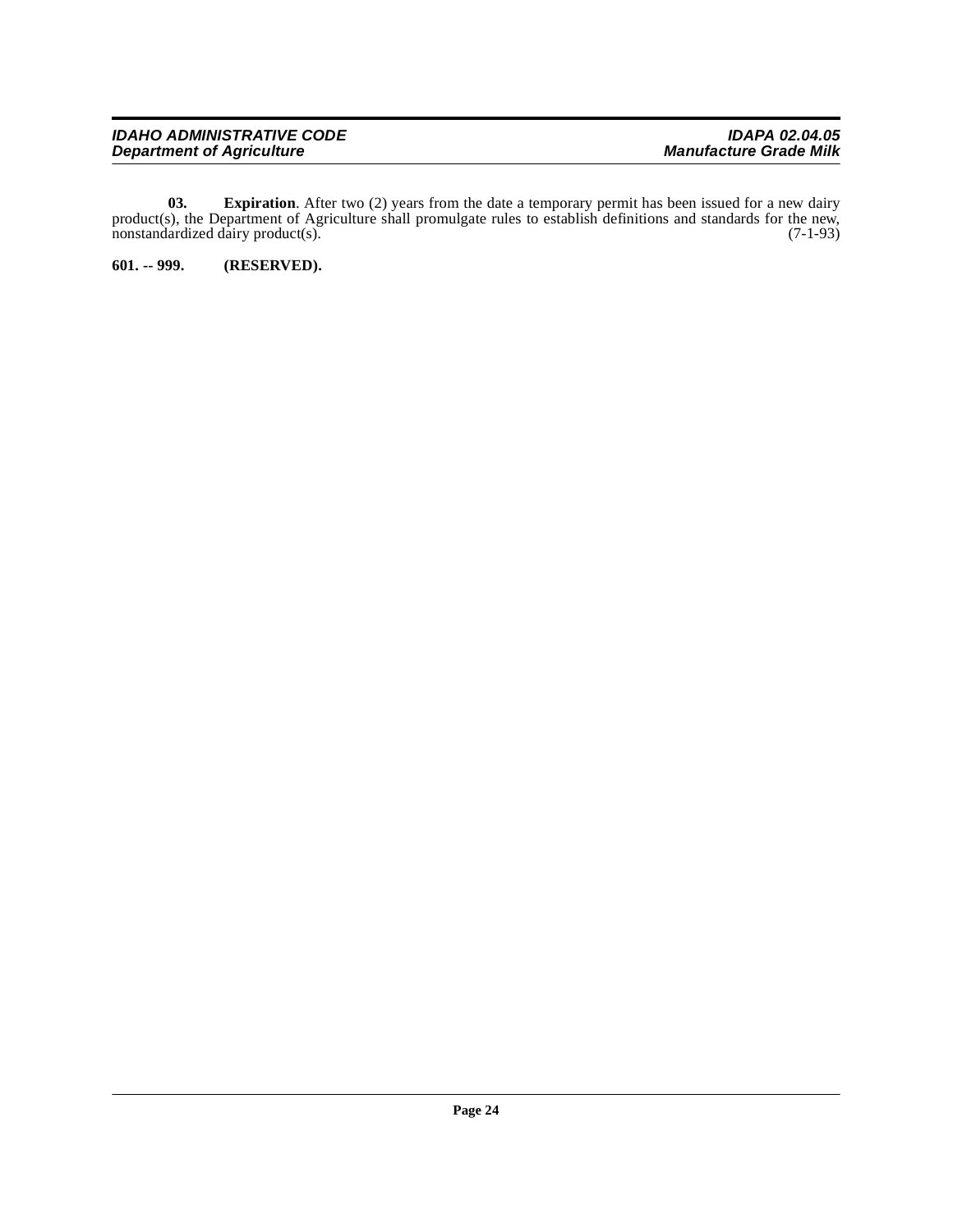# **Subject Index**

#### **Numerics**

3-A Sanitary Standards [3](#page-2-0)

### **A**

Acceptable Milk [3](#page-2-1) Acceptance Or Rejection Of Milk [5](#page-4-2) Added Water In Milk Samples [10](#page-9-5) Adulteration [16](#page-15-2) Appearance And Odor [4](#page-3-4) Atmosphere Relatively Free From Mold [3](#page-2-2) Authority [16](#page-15-3) Authorization [16](#page-15-4)

#### **B**

Bacteria Standard [19](#page-18-2) Bacterial Estimate Classification [5](#page-4-3) Bacterial Estimate Procedures [6](#page-5-4) Basis For Determining The Acceptability Of Whey Butter [19](#page-18-3) Basis, Organoleptic Examination [4](#page-3-5)

#### **C**

C-I-P Or Cleaned-In-Place [3](#page-2-3) Certification [13](#page-12-2) Coliform Standard [19](#page-18-4) Cooling Milk [11](#page-10-0)

#### **D**

Dairy Farm Or Farm [2](#page-1-6) Dairy Plant Or Plant [2](#page-1-7) Dairy Products [3](#page-2-4) Definition [19](#page-18-5) Definitions, IDAPA 02.04.05 [2](#page-1-8) Delinquent Review [6](#page-5-5) Delivery, Records Requested [7](#page-6-2) Dietetic Or Dietary Frozen Dessert [17](#page-16-0) Drug Residue Level [8](#page-7-5)

#### **E**

Enforcement, Milk Testing Positive/ Drug Residue [10](#page-9-6) Enforcement, Whey Butter Requirements [20](#page-19-0) Exceeding Maximum Bacteria [6](#page-5-6) Excluded Milk [6](#page-5-7) Expiration [24](#page-23-1) Explanation Of Terms With Respect To Flavor, Intensity And Characteristics [21](#page-20-0)

#### **F**

Farm Certification [13](#page-12-3) Farm Chemicals And Animal Drugs [12](#page-11-0)

Farm Requirements Of Milk For Manufacturing [10](#page-9-7) Field Service [8](#page-7-6) Fieldman [2](#page-1-9) Fieldman, Approved [2](#page-1-10) Frequency Of Test [5](#page-4-4) Frozen Lowfat And Nonfat Yogurt Dessert [17](#page-16-1) Frozen Yogurt Dessert [17](#page-16-2) Frozen Yogurt Dessert Mix [17](#page-16-3)

## **G**

 $\mathbf{H}$ <sub>10</sub> Health Of Herd

General [23](#page-22-2)

#### **I**

Idaho Standards For Whey Butter [19](#page-18-6) Industry'S Sampling And Testing Responsibilities [8](#page-7-7) Infrared Milk Analyzer (I.R.M.A.) [15](#page-14-2) Initial Inspection [13](#page-12-4) Insanitary Conditions [6](#page-5-8) Inspection [13](#page-12-5) Inspector [2](#page-1-11)

#### **L**

Labeling [19](#page-18-7) Level Of Somatic Cells [8](#page-7-8) License [2](#page-1-12) Licensed Manufacturers [19](#page-18-8) Lowfat Frozen Dairy Dessert And Nonfat Dairy Dessert [18](#page-17-0)

#### **M**

Maximum Somatic Cell Count [6](#page-5-9) Method Of Testing [5](#page-4-5) Methods Of Analysis [14](#page-13-2) Methods Of Payment [15](#page-14-3) Methods Of Testing For Bactrial Estimate [5](#page-4-6) Methods Of Testing, Milk And Cream [14](#page-13-3) Milk [3](#page-2-5) Milk For Manufacturing Purposes [3](#page-2-6) Milk Grader Or Bulk Milk Collector [2](#page-1-13) Milk Or Cream [4](#page-3-6) Milk Shake Base [18](#page-17-1) Milkhouse Or Milkroom [12](#page-11-1) Milking And Facility Housing [11](#page-10-1) Milking Procedure [11](#page-10-2)

#### **N**

New Dairy Products [23](#page-22-3)

New Producers [7](#page-6-3) Nondairy Frozen Dessert [18](#page-17-2) Nonfat Frozen Dairy Dessert [18](#page-17-3)

#### **O**

Official Methods [3](#page-2-7)

#### **P**

Permit Revocation [16](#page-15-5) Permits, Milk Haulers [15](#page-14-4) Permits, Special [23](#page-22-4) Pesticides And Herbicides [10](#page-9-9) Positive Drug Test [6](#page-5-10) Probational Milk [3](#page-2-8) Probational Sediment Content [6](#page-5-11) Probationary Period [13](#page-12-6) Procedures [8](#page-7-9) Producer<sub>[2](#page-1-14)</sub>

### **Q**

Qualifications For Farm Certification [13](#page-12-7) Quality Requirements For Milk For Manufacturing Purposes [4](#page-3-7) Quality Testing Of Milk From Producers [7](#page-6-4)

#### **R**

Radionuclides [10](#page-9-10) Raw Milk [4](#page-3-8) Raw Milk Or Cream [4](#page-3-9) Records Of Tests [8](#page-7-10) Regulatory Agency [2](#page-1-15) Regulatory Agency'S Monitoring And Surveillance Responsibilities [10](#page-9-11) Reinstatement [13](#page-12-8) Rejected Milk [3](#page-2-9) Reporting Failure To Provide Quality Records [7](#page-6-5) Retests [5](#page-4-7)

#### **S**

Sanitizing Treatment [4](#page-3-10) Sediment Content Classification [5](#page-4-8) Sewage Disposal [13](#page-12-9) Somatic Cell Count [8](#page-7-11) Specifications For Acceptability Of Whey Butter [20](#page-19-1) Standard Methods [3](#page-2-10) Standards For Bulk Milk Haulers [15](#page-14-5) Standards Of Identity For Frozen Desserts And Frozen Novelties [16](#page-15-6) Status Of Quality Records [7](#page-6-6)